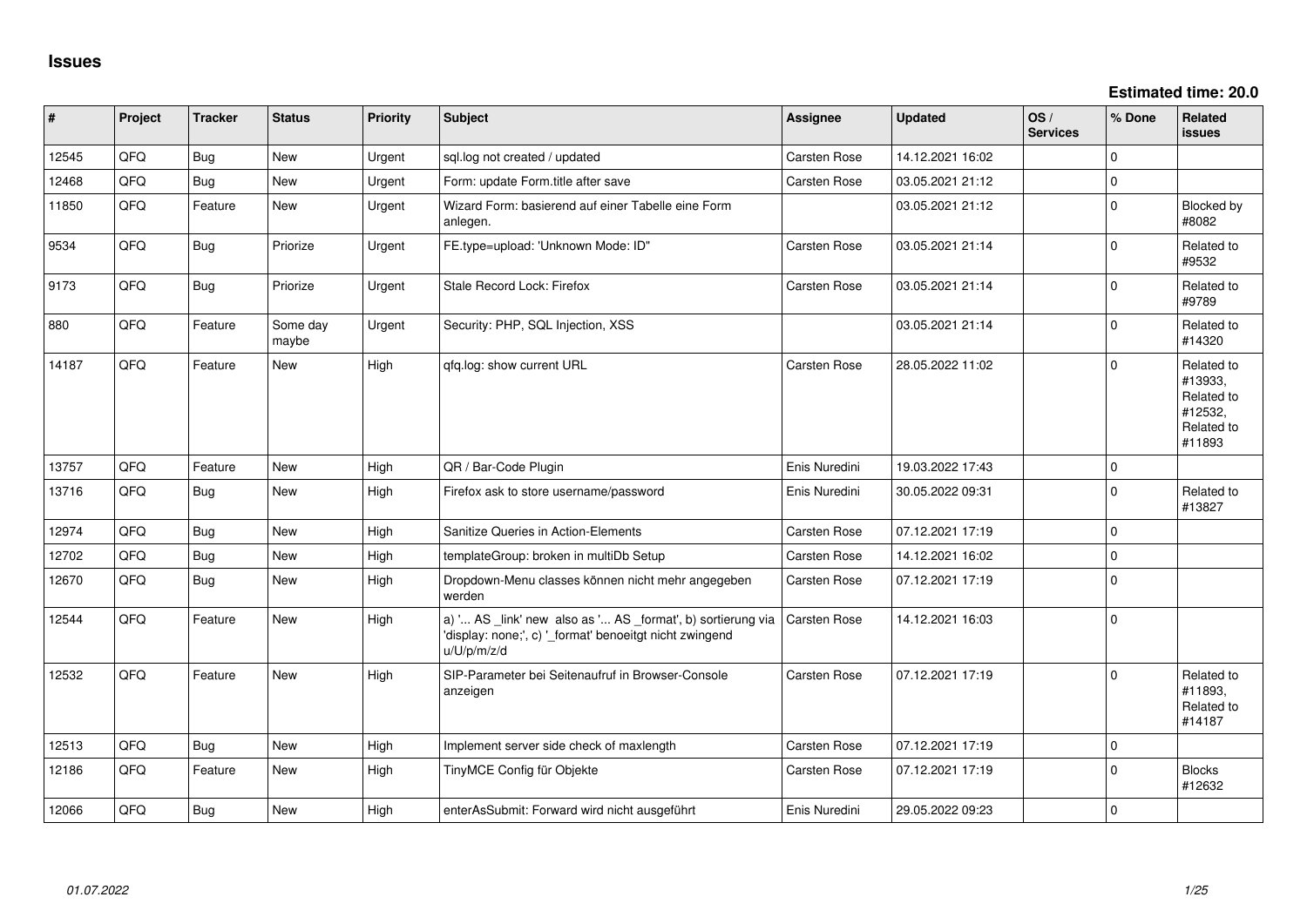| #     | Project        | <b>Tracker</b> | <b>Status</b> | <b>Priority</b> | <b>Subject</b>                                                               | <b>Assignee</b>     | <b>Updated</b>   | OS/<br><b>Services</b> | % Done              | Related<br><b>issues</b>                      |
|-------|----------------|----------------|---------------|-----------------|------------------------------------------------------------------------------|---------------------|------------------|------------------------|---------------------|-----------------------------------------------|
| 11893 | QFQ            | Feature        | New           | High            | Broken SIP: a) only report one time, b) only report in main<br>column        | Carsten Rose        | 12.05.2021 12:13 |                        | $\Omega$            | Related to<br>#12532,<br>Related to<br>#14187 |
| 11237 | QFQ            | <b>Bug</b>     | New           | High            | Radiobutton / parameter.buttonClass= btn-default - kein dirty<br>Trigger     | Benjamin Baer       | 03.05.2021 21:12 |                        | $\mathbf 0$         | Related to<br>#10766                          |
| 11057 | QFQ            | <b>Bug</b>     | New           | High            | Checkboxes ohne span.checkmark im Report werden<br>ausgeblendet              | Benjamin Baer       | 03.05.2021 21:12 |                        | $\mathbf 0$         | Related to<br>#11039                          |
| 10766 | QFQ            | <b>Bug</b>     | <b>New</b>    | High            | Radiobutton / parameter.buttonClass=btn-default: dynamic<br>update           |                     | 03.05.2021 21:12 |                        | $\mathbf 0$         | Related to<br>#11237                          |
| 10640 | QFQ            | <b>Bug</b>     | <b>New</b>    | High            | TypeAhead Tag: FE editierbar trotz readOnly                                  | <b>Carsten Rose</b> | 03.05.2021 21:12 |                        | $\Omega$            | Related to<br>#7795                           |
| 10508 | QFQ            | <b>Bug</b>     | <b>New</b>    | High            | Multi Form broken on Multi DB Instance                                       | <b>Carsten Rose</b> | 03.05.2021 21:12 |                        | $\mathbf 0$         |                                               |
| 10506 | QFQ            | <b>Bug</b>     | New           | High            | Template Group broken on MultiDB instance                                    | <b>Carsten Rose</b> | 03.05.2021 21:12 |                        | 0                   | Related to<br>#10505                          |
| 10114 | QFQ            | Feature        | <b>New</b>    | High            | Symbol (Link): 'G:' (Glyphicon) replaced by 'i:' (icon)                      |                     | 07.12.2021 17:19 |                        | $\mathbf 0$         | Related to<br>#3797,<br>Related to<br>#4194   |
| 10081 | QFQ            | <b>Bug</b>     | <b>New</b>    | High            | Stale record lock after 'forbidden' character                                | <b>Carsten Rose</b> | 03.05.2021 21:12 |                        | $\Omega$            | Related to<br>#10082,<br>Related to<br>#9789  |
| 9531  | QFQ            | <b>Bug</b>     | New           | High            | FE File: Dynamic Update / modeSql / required detected<br>even it not set     | <b>Carsten Rose</b> | 11.06.2021 20:32 |                        | 0                   | Related to<br>#12398                          |
| 9347  | QFQ            | <b>Bug</b>     | <b>New</b>    | High            | FE.type=upload with dynamic show/hidden: required not<br>detected            | Carsten Rose        | 12.06.2021 10:40 |                        | $\mathbf 0$         | Related to<br>#5305,<br>Related to<br>#12398  |
| 8962  | QFQ            | Feature        | New           | High            | allow for form fields with identical names                                   | <b>Carsten Rose</b> | 03.05.2021 21:14 |                        | 0                   |                                               |
| 8891  | QFQ            | Bug            | <b>New</b>    | High            | formSubmitLog: do not log passwords                                          | Enis Nuredini       | 25.03.2022 09:06 |                        | 0                   |                                               |
| 8668  | QFQ            | <b>Bug</b>     | <b>New</b>    | High            | Pill disabled: dyamic mode 'hidden' not respected - FE is still<br>required  | <b>Carsten Rose</b> | 03.05.2021 21:14 |                        | $\mathbf 0$         |                                               |
| 8431  | QFQ            | Bug            | New           | High            | autocron.php with wrong path                                                 | <b>Carsten Rose</b> | 03.05.2021 21:14 |                        | 0                   |                                               |
| 8083  | QFQ            | <b>Bug</b>     | New           | High            | FormEditor: primary table list does not respect<br>'indexDb={{indexData:Y}}' | Carsten Rose        | 03.05.2021 21:14 |                        | $\mathbf 0$         | Has duplicate<br>#6678                        |
| 7899  | QFQ            | <b>Bug</b>     | New           | High            | Fe.type=password / retype / required: always complain<br>about missing value | Carsten Rose        | 03.05.2021 21:14 |                        | $\mathsf{O}\xspace$ |                                               |
| 7850  | QFQ            | Feature        | <b>New</b>    | High            | Upload records: non 'pathFileName' column                                    | Carsten Rose        | 03.05.2021 21:14 |                        | 0                   |                                               |
| 7650  | $\mathsf{QFQ}$ | i Bug          | New           | High            | Optional do not show 'required' sign on FormElement                          | Carsten Rose        | 03.05.2021 21:14 |                        | $\pmb{0}$           |                                               |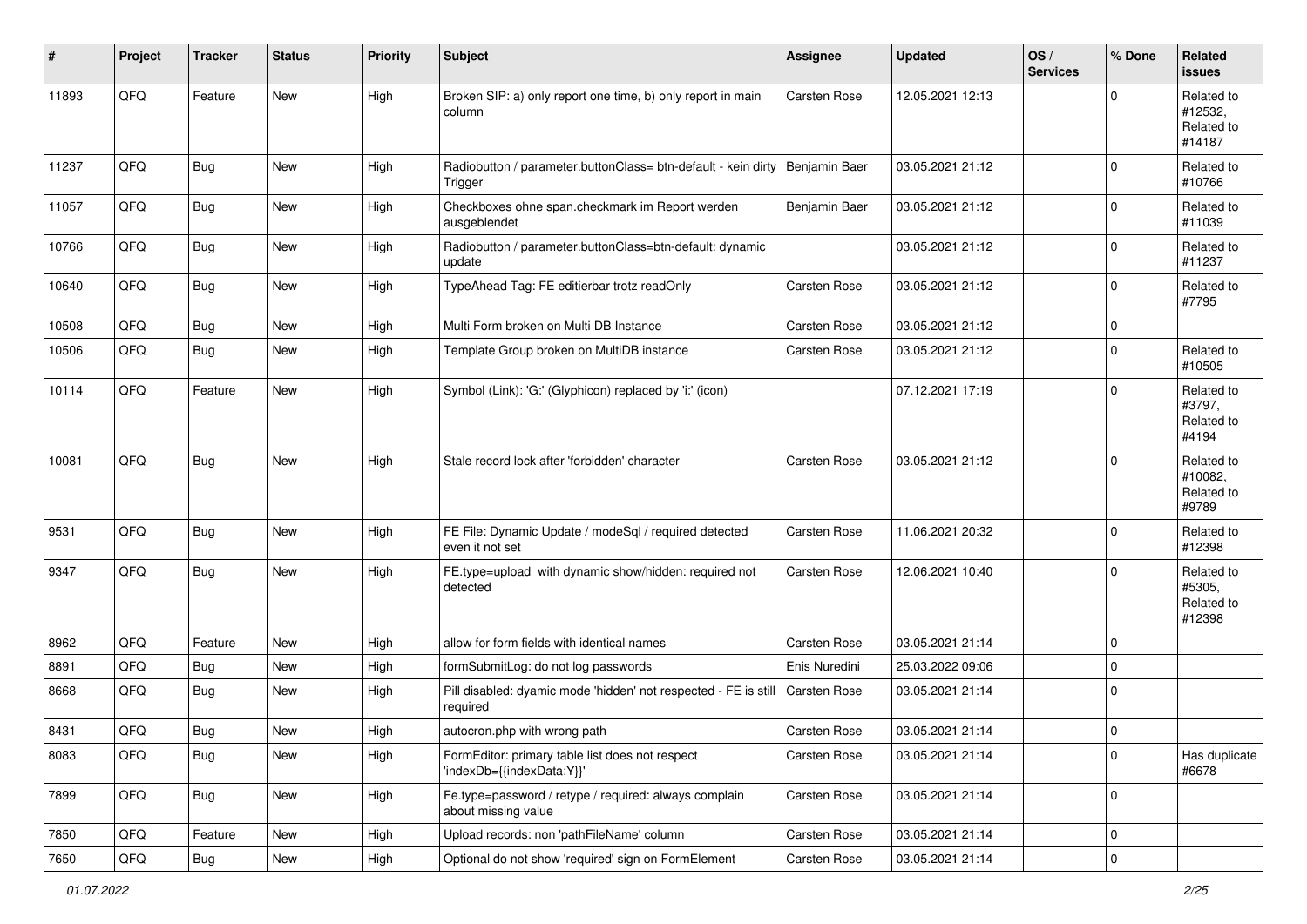| #     | Project | <b>Tracker</b> | <b>Status</b>     | <b>Priority</b> | <b>Subject</b>                                                                          | Assignee            | <b>Updated</b>   | OS/<br><b>Services</b> | % Done      | Related<br><b>issues</b>                                             |
|-------|---------|----------------|-------------------|-----------------|-----------------------------------------------------------------------------------------|---------------------|------------------|------------------------|-------------|----------------------------------------------------------------------|
| 5715  | QFQ     | Feature        | <b>New</b>        | High            | PDF Caching                                                                             | <b>Carsten Rose</b> | 03.05.2021 21:14 |                        | $\Omega$    | Related to<br>#5851,<br>Related to<br>#6357                          |
| 5459  | QFQ     | <b>Bug</b>     | <b>New</b>        | High            | Multi DB: spread system tables between 'QFQ' and<br>'Data'-DB                           | Carsten Rose        | 03.05.2021 21:14 |                        | $\mathbf 0$ | Related to<br>#4720                                                  |
| 5221  | QFQ     | <b>Bug</b>     | New               | High            | Download Dialog: Bleibt stehen in FF wenn Datei<br>automatisch gespeichert wird.        | Carsten Rose        | 03.05.2021 21:14 |                        | $\Omega$    |                                                                      |
| 3727  | QFQ     | Feature        | New               | High            | Security: Session Hijacking erschweren                                                  | Carsten Rose        | 03.05.2021 21:14 |                        | 0           |                                                                      |
| 9121  | QFQ     | Bug            | Priorize          | High            | sip links have r and __dbIndexData set                                                  | Carsten Rose        | 12.06.2021 10:41 |                        | $\mathbf 0$ |                                                                      |
| 8204  | QFQ     | Feature        | Priorize          | High            | Position 'required mark'                                                                | <b>Carsten Rose</b> | 16.06.2021 13:44 |                        | $\mathbf 0$ |                                                                      |
| 8082  | QFQ     | Feature        | Priorize          | High            | Contact form without saving record                                                      | <b>Carsten Rose</b> | 07.12.2021 15:20 |                        | $\Omega$    | Related to<br>#8587.<br><b>Blocks</b><br>#11850                      |
| 6116  | QFQ     | <b>Bug</b>     | Priorize          | High            | value of checkbox not saved                                                             | Carsten Rose        | 07.12.2021 17:19 |                        | 0           |                                                                      |
| 12463 | QFQ     | <b>Bug</b>     | ToDo              | High            | QFQ Function: 'function' and 'sql' on same level - output of<br>sql is shown two times. | Carsten Rose        | 15.12.2021 16:31 |                        | $\mathbf 0$ |                                                                      |
| 12395 | QFQ     | Bug            | ToDo              | High            | QFQ Function: Result two times shown                                                    | Carsten Rose        | 18.02.2022 08:59 |                        | $\pmb{0}$   |                                                                      |
| 7602  | QFQ     | Feature        | ToDo              | High            | Multi Select: with checkboxes                                                           | Benjamin Baer       | 22.03.2022 09:07 |                        | $\mathbf 0$ |                                                                      |
| 12508 | QFQ     | <b>Bug</b>     | In Progress       | High            | gfg Form: sendMail                                                                      | Karin Niffeler      | 19.03.2022 17:48 |                        | 0           |                                                                      |
| 9789  | QFQ     | Bug            | In Progress       | High            | Record Lock: release to early on 'leave page'                                           | Carsten Rose        | 10.01.2022 09:25 |                        | 100         | Related to<br>#10081,<br>Related to<br>#9173.<br>Related to<br>#8702 |
| 9517  | QFQ     | Feature        | In Progress       | High            | Input multiple tags with typeahead                                                      | Carsten Rose        | 03.05.2021 21:14 |                        | 40          | Related to<br>#10150                                                 |
| 11630 | QFQ     | <b>Bug</b>     | Feedback          | High            | Bitte check ob CALL() in 20.11.0 noch so funktioniert wie in<br>20.4.1                  | Enis Nuredini       | 28.05.2022 13:45 |                        | $\mathbf 0$ | Related to<br>#11325                                                 |
| 9548  | QFQ     | Feature        | Feedback          | High            | FormElement: Pattern mismatch - optional report only on<br>focus lost                   | Benjamin Baer       | 03.05.2021 21:14 |                        | $\Omega$    |                                                                      |
| 9052  | QFQ     | Feature        | Feedback          | High            | Report: CodeMirror with SQL Syntax Highlight in FE                                      | Enis Nuredini       | 08.06.2022 10:25 |                        | $\mathbf 0$ |                                                                      |
| 4279  | QFQ     | <b>Bug</b>     | Some day<br>maybe | High            | config.linkVars lost                                                                    | Carsten Rose        | 03.05.2021 21:14 |                        | $\Omega$    |                                                                      |
| 4258  | QFQ     | Feature        | Some day<br>maybe | High            | <b>System Defaults: Forms</b>                                                           | Carsten Rose        | 03.05.2021 21:14 |                        | $\Omega$    |                                                                      |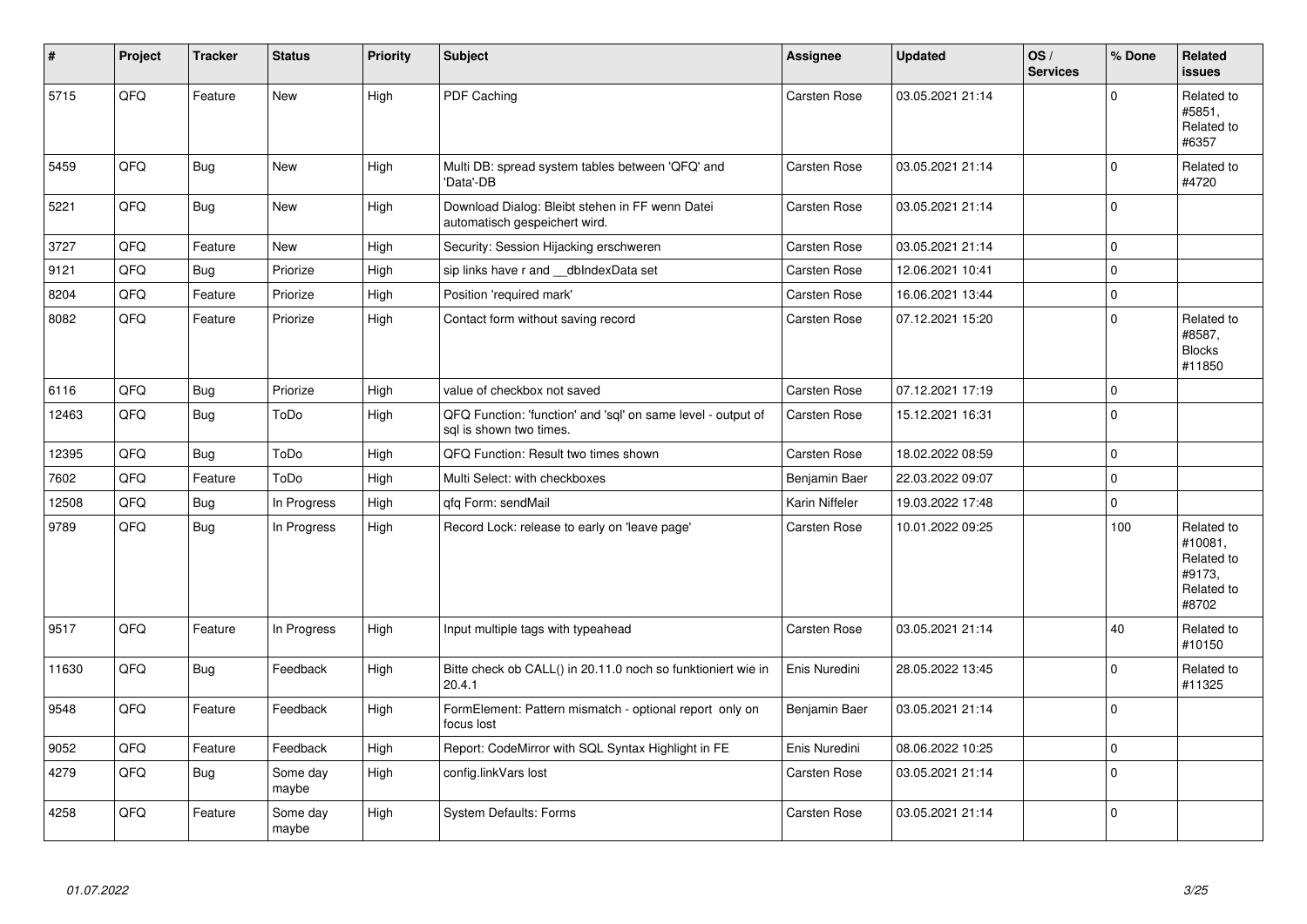| #     | Project | <b>Tracker</b> | <b>Status</b>     | <b>Priority</b> | <b>Subject</b>                                                                                         | <b>Assignee</b> | <b>Updated</b>   | OS/<br><b>Services</b> | % Done         | Related<br>issues                            |
|-------|---------|----------------|-------------------|-----------------|--------------------------------------------------------------------------------------------------------|-----------------|------------------|------------------------|----------------|----------------------------------------------|
| 3990  | QFQ     | Feature        | Some day<br>maybe | High            | custom class definition: add space automatically                                                       | Carsten Rose    | 03.05.2021 21:14 |                        | $\Omega$       |                                              |
| 3967  | QFQ     | Feature        | Some day<br>maybe | High            | Report: Checkbox, Radio, Dropdown, Input welches ohne<br>Submit funktioniert - 'Inline-Form'           | Carsten Rose    | 03.05.2021 21:14 |                        | $\mathbf 0$    |                                              |
| 3848  | QFQ     | Feature        | Some day<br>maybe | High            | Antivirus check fuer Upload files in qfq?                                                              | Carsten Rose    | 03.05.2021 21:14 |                        | $\mathbf 0$    | Related to<br>#4131                          |
| 3570  | QFQ     | <b>Bug</b>     | Some day<br>maybe | High            | Formular mit prmitnew permitEdit=Always wird nicht<br>aufgerufen (ist leer)                            | Carsten Rose    | 03.05.2021 21:14 |                        | $\mathbf 0$    |                                              |
| 3109  | QFQ     | <b>Bug</b>     | Some day<br>maybe | High            | RealUrl: Links werden nicht korrekt gerendert                                                          | Carsten Rose    | 03.05.2021 21:14 |                        | $\Omega$       |                                              |
| 3061  | QFQ     | <b>Bug</b>     | Some day<br>maybe | High            | winstitute: mysql connection durcheinander - nmhp17<br>(ag7)/QFQ arbeitet mit DB/Tabellen von biostat. | Carsten Rose    | 03.05.2021 21:14 |                        | $\mathbf 0$    |                                              |
| 14395 | QFQ     | Support        | New               | Normal          | FormEditor: Virtual table columns                                                                      | Enis Nuredini   | 21.06.2022 16:09 |                        | $\mathbf 0$    |                                              |
| 14377 | QFQ     | Bug            | New               | Normal          | Documentation > General Tips: white page after migration                                               | Enis Nuredini   | 19.06.2022 16:37 |                        | $\mathbf 0$    |                                              |
| 14376 | QFQ     | Feature        | New               | Normal          | QFQ Bootstrap: if missing, create stored procedures                                                    | Enis Nuredini   | 19.06.2022 16:37 |                        | $\mathbf 0$    |                                              |
| 14322 | QFQ     | Bug            | New               | Normal          | Form Load: by default no scroll (save & close should be<br>visible)                                    | Enis Nuredini   | 15.06.2022 14:12 |                        | $\mathbf 0$    | Related to<br>#14321,<br>Related to<br>#6232 |
| 14305 | QFQ     | <b>Bug</b>     | New               | Normal          | Inline Report editing does not create history entries                                                  | Carsten Rose    | 10.06.2022 11:55 |                        | $\Omega$       |                                              |
| 14304 | QFQ     | <b>Bug</b>     | New               | Normal          | table sorter view safer does not work                                                                  | Carsten Rose    | 10.06.2022 11:49 |                        | $\mathbf 0$    |                                              |
| 14245 | QFQ     | Bug            | New               | Normal          | Form Save Btn bleibt disabled wenn Datumsfeld über<br>Datepicker geändert                              | Enis Nuredini   | 27.05.2022 13:45 |                        | $\mathbf 0$    | Related to<br>#13689                         |
| 14233 | QFQ     | <b>Bug</b>     | New               | Normal          | AS _link: question - HTML is not rendered                                                              | Carsten Rose    | 28.05.2022 11:02 |                        | $\mathbf 0$    |                                              |
| 14227 | QFQ     | Feature        | New               | Normal          | Selenium Konkurrenz: cypress.io                                                                        | Enis Nuredini   | 28.05.2022 11:02 |                        | $\mathbf 0$    |                                              |
| 14185 | QFQ     | Feature        | <b>New</b>        | Normal          | External/Autocron.php - better suitable directory                                                      | Support: System | 28.05.2022 11:03 |                        | $\mathbf 0$    |                                              |
| 14091 | QFQ     | <b>Bug</b>     | New               | Normal          | inconsistent template path for twig                                                                    | Carsten Rose    | 19.04.2022 18:36 |                        | $\mathbf 0$    |                                              |
| 14090 | QFQ     | Feature        | New               | Normal          | Nützliche _script funktionen                                                                           | Carsten Rose    | 28.05.2022 11:03 |                        | $\mathbf 0$    |                                              |
| 14077 | QFQ     | <b>Bug</b>     | New               | Normal          | As _link: Attribute 'class' missing by r:1 and r:3 - but should<br>set                                 | Carsten Rose    | 28.05.2022 11:02 |                        | 0              | Related to<br>#5342,<br>Related to<br>#4343  |
| 14028 | QFQ     | Feature        | New               | Normal          | Required notification: visual nicer                                                                    | Enis Nuredini   | 28.05.2022 11:01 |                        | $\mathbf 0$    |                                              |
| 13945 | QFQ     | Feature        | New               | Normal          | As link: content before/after link                                                                     | Enis Nuredini   | 28.05.2022 11:01 |                        | $\mathbf 0$    | Related to<br>#12262                         |
| 13843 | QFQ     | Feature        | New               | Normal          | Create JWT via QFQ                                                                                     | Carsten Rose    | 19.03.2022 17:42 |                        | $\mathbf 0$    |                                              |
| 13841 | QFG     | Feature        | New               | Normal          | Create PDF via iText - evaluate                                                                        | Carsten Rose    | 19.03.2022 17:42 |                        | $\overline{0}$ |                                              |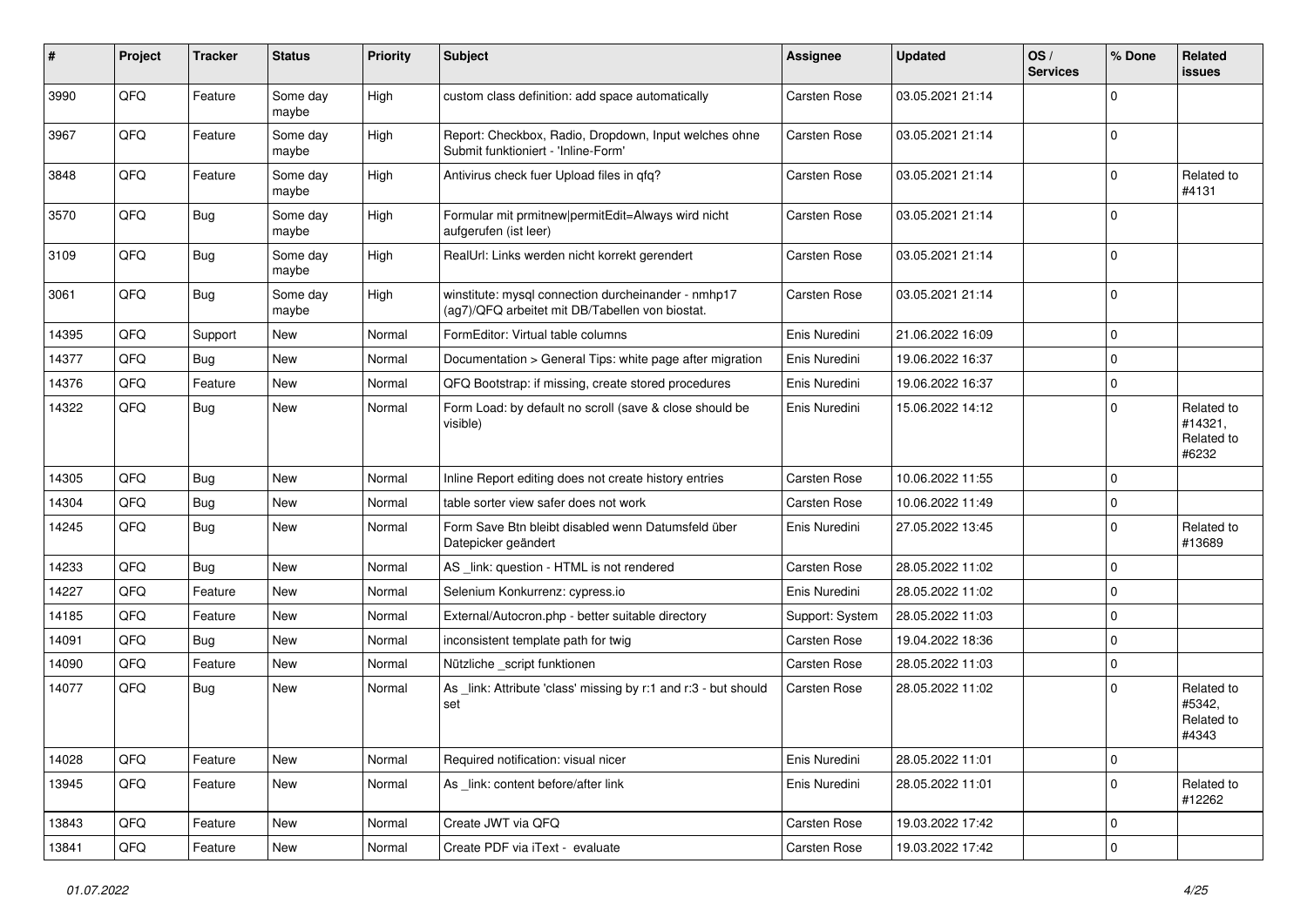| #     | Project | <b>Tracker</b> | <b>Status</b> | <b>Priority</b> | <b>Subject</b>                                                                                                                                      | <b>Assignee</b>        | <b>Updated</b>   | OS/<br><b>Services</b> | % Done      | Related<br>issues                                |
|-------|---------|----------------|---------------|-----------------|-----------------------------------------------------------------------------------------------------------------------------------------------------|------------------------|------------------|------------------------|-------------|--------------------------------------------------|
| 13706 | QFQ     | <b>Bug</b>     | <b>New</b>    | Normal          | Wrong CheckType in FieldElement LastStatus of Form Cron                                                                                             | Carsten Rose           | 21.01.2022 18:20 |                        | $\Omega$    |                                                  |
| 13700 | QFQ     | Feature        | <b>New</b>    | Normal          | Redesign gfg.io Seite                                                                                                                               | Carsten Rose           | 19.03.2022 17:43 |                        | $\pmb{0}$   |                                                  |
| 13689 | QFQ     | <b>Bug</b>     | New           | Normal          | Enter auf Eingabefeld mit ungültigem Wert führt zu blurry<br>Seite                                                                                  | Enis Nuredini          | 28.05.2022 10:53 |                        | $\mathbf 0$ | Related to<br>#14245, Has<br>duplicate<br>#11891 |
| 13659 | QFQ     | <b>Bug</b>     | <b>New</b>    | Normal          | wrong sanitize class applied to R-store                                                                                                             | Carsten Rose           | 15.01.2022 14:23 |                        | $\mathbf 0$ |                                                  |
| 13647 | QFQ     | <b>Bug</b>     | <b>New</b>    | Normal          | Autofocus funktioniert nicht auf Chrome                                                                                                             | Benjamin Baer          | 19.03.2022 17:44 |                        | $\mathbf 0$ |                                                  |
| 13609 | QFQ     | Feature        | <b>New</b>    | Normal          | QFQ Introduction: Seite aufloesen                                                                                                                   | Philipp<br>Gröbelbauer | 28.05.2022 11:02 |                        | $\mathbf 0$ |                                                  |
| 13592 | QFQ     | <b>Bug</b>     | <b>New</b>    | Normal          | QFQ Build Queue: das vergeben von Tags klappt nicht. Es<br>werden keine Releases gebaut.                                                            | Carsten Rose           | 19.03.2022 17:45 |                        | $\mathbf 0$ |                                                  |
| 13528 | QFQ     | <b>Bug</b>     | <b>New</b>    | Normal          | qfq.io > releases: es wird kein neues Release angelegt                                                                                              | Benjamin Baer          | 19.03.2022 17:46 |                        | $\pmb{0}$   |                                                  |
| 13467 | QFQ     | Feature        | New           | Normal          | ChangeLog Generator                                                                                                                                 | Carsten Rose           | 19.03.2022 17:46 |                        | $\mathbf 0$ | Related to<br>#11460                             |
| 13460 | QFQ     | <b>Bug</b>     | <b>New</b>    | Normal          | Doc: Password set/reset  password should not processed<br>with 'html encode'                                                                        | Carsten Rose           | 19.03.2022 17:46 |                        | $\mathbf 0$ |                                                  |
| 13451 | QFQ     | Bug            | <b>New</b>    | Normal          | Character Counter / Max Character: Problem in Safari                                                                                                | Carsten Rose           | 15.04.2022 17:18 |                        | $\mathbf 0$ |                                                  |
| 13354 | QFQ     | Feature        | <b>New</b>    | Normal          | Using Websocket in QFQ                                                                                                                              | Carsten Rose           | 10.11.2021 15:47 |                        | $\mathbf 0$ |                                                  |
| 13332 | QFQ     | <b>Bug</b>     | <b>New</b>    | Normal          | Multi Form: Required Felder werden visuell nicht markiert.                                                                                          | Carsten Rose           | 19.03.2022 17:47 |                        | $\mathbf 0$ |                                                  |
| 13331 | QFQ     | <b>Bug</b>     | <b>New</b>    | Normal          | Multi Form: Clear Icon misplaced                                                                                                                    | Carsten Rose           | 19.03.2022 17:47 |                        | $\mathbf 0$ |                                                  |
| 12989 | QFQ     | <b>Bug</b>     | <b>New</b>    | Normal          | empty string does not trigger dynamic update                                                                                                        | Enis Nuredini          | 28.05.2022 11:09 |                        | $\mathbf 0$ |                                                  |
| 12716 | QFQ     | <b>Bug</b>     | <b>New</b>    | Normal          | template group: Pattern only applied to first instance                                                                                              | Carsten Rose           | 19.03.2022 17:47 |                        | $\mathbf 0$ |                                                  |
| 12714 | QFQ     | <b>Bug</b>     | <b>New</b>    | Normal          | Conversion of GIF to PDF broken when GIF contains Alpha.                                                                                            | Carsten Rose           | 19.03.2022 17:49 |                        | $\mathbf 0$ |                                                  |
| 12679 | QFQ     | Feature        | <b>New</b>    | Normal          | tablesorter: custom column width                                                                                                                    | Carsten Rose           | 16.06.2021 11:10 |                        | $\pmb{0}$   |                                                  |
| 12664 | QFQ     | Feature        | New           | Normal          | TinyMCE: report/remove malicous HTML/JS Code                                                                                                        | Carsten Rose           | 19.03.2022 17:47 |                        | $\mathbf 0$ | Related to<br>#14320                             |
| 12632 | QFQ     | Feature        | <b>New</b>    | Normal          | TinyMCE: Prepare CSS classes for images                                                                                                             | Carsten Rose           | 04.06.2021 14:35 |                        | 100         | Blocked by<br>#12186                             |
| 12603 | QFQ     | Feature        | New           | Normal          | Dropdown (Select), Radio, checkbox:<br>itemListAlways={{!SELECT key, value}}                                                                        | Carsten Rose           | 19.03.2022 17:47 |                        | 0           |                                                  |
| 12581 | QFQ     | Bug            | New           | Normal          | Form forward=close: Record 'new' in new browser tab ><br>save (& close) >> Form is not reloaded with new created<br>record id and stays in mode=new | Carsten Rose           | 19.03.2022 17:48 |                        | 0           |                                                  |
| 12556 | QFQ     | Feature        | New           | Normal          | Pills Title: colored = static or dynamic on allrequiredgiven                                                                                        | Benjamin Baer          | 19.03.2022 17:49 |                        | $\mathbf 0$ |                                                  |
| 12520 | QFQ     | <b>Bug</b>     | New           | Normal          | Switch FE User: still active even FE User session expired                                                                                           | Carsten Rose           | 19.03.2022 17:48 |                        | $\pmb{0}$   |                                                  |
| 12512 | QFQ     | <b>Bug</b>     | New           | Normal          | Some MySQL Installation can't use 'stored procedures'                                                                                               | Carsten Rose           | 19.03.2022 17:48 |                        | $\pmb{0}$   |                                                  |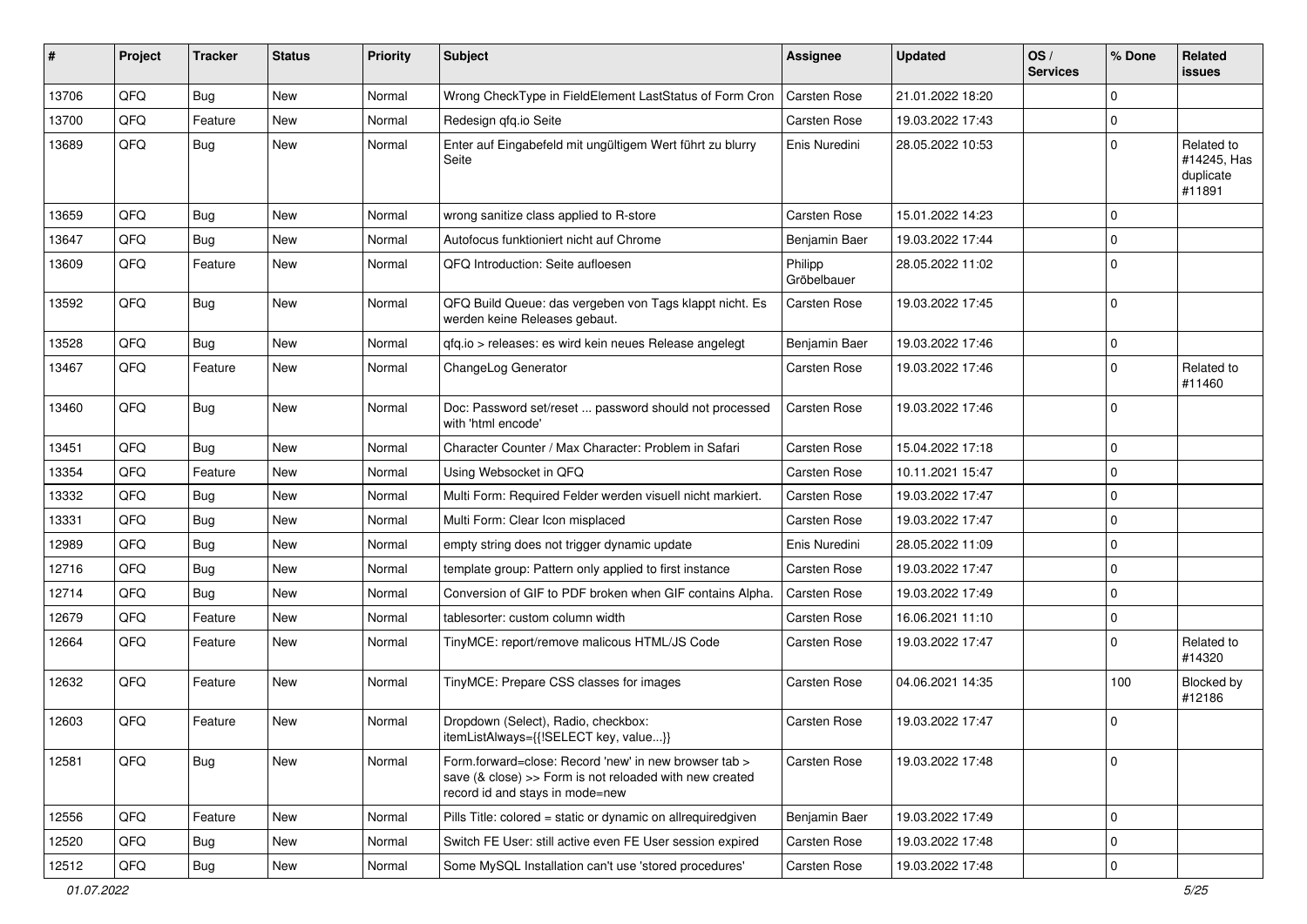| #     | Project | <b>Tracker</b> | <b>Status</b> | <b>Priority</b> | <b>Subject</b>                                                                                                      | <b>Assignee</b>     | <b>Updated</b>   | OS/<br><b>Services</b> | % Done      | Related<br>issues                                                     |
|-------|---------|----------------|---------------|-----------------|---------------------------------------------------------------------------------------------------------------------|---------------------|------------------|------------------------|-------------|-----------------------------------------------------------------------|
| 12490 | QFQ     | Feature        | <b>New</b>    | Normal          | Loading Plugins in QFQ - see what tinymce does. (lazy<br>loading)                                                   | Benjamin Baer       | 08.06.2022 10:37 |                        | 0           | Related to<br>#12611,<br>Related to<br>#10013,<br>Related to<br>#7732 |
| 12480 | QFQ     | Feature        | <b>New</b>    | Normal          | If QFQ upgrade is running, block further request                                                                    | <b>Carsten Rose</b> | 03.05.2021 20:45 |                        | 0           |                                                                       |
| 12477 | QFQ     | Feature        | New           | Normal          | Support for refactoring: Form, FormElement, diverse<br>Tabellen/Spalten, tt-content Records                         | Carsten Rose        | 03.05.2021 20:45 |                        | 0           |                                                                       |
| 12476 | QFQ     | Feature        | <b>New</b>    | Normal          | clearMe: a) should trigger 'dirty', b) sticky on textarea resize                                                    | Benjamin Baer       | 04.01.2022 08:40 |                        | 0           | Related to<br>#9528                                                   |
| 12474 | QFQ     | Feature        | <b>New</b>    | Normal          | Check BaseConfigURL if it is given and the the last char is '/'                                                     | Carsten Rose        | 03.05.2021 20:45 |                        | 0           |                                                                       |
| 12465 | QFQ     | Feature        | <b>New</b>    | Normal          | QFQ Function: use in FE to fill StoreRecord                                                                         | <b>Carsten Rose</b> | 05.05.2021 21:58 |                        | 0           |                                                                       |
| 12413 | QFQ     | Feature        | New           | Normal          | STORE_TYPO3: enhance for {{be_users.email:T}},<br>{{fe_users.email:T}}                                              | Carsten Rose        | 03.05.2021 20:45 |                        | 0           | Related to<br>#12412,<br>Related to<br>#10012                         |
| 12412 | QFQ     | Feature        | <b>New</b>    | Normal          | Action/Escape qualifier 'e' (empty), '0': if given, an empty<br>string (or '0') will be treated as 'not found'      | Carsten Rose        | 08.05.2021 09:40 |                        | 0           | Related to<br>#12413,<br>Related to<br>#10012                         |
| 12400 | QFQ     | Feature        | <b>New</b>    | Normal          | Tutorial ist in QFQ Doku, Wird in der Suche gefunden, es<br>gibt aber kein Menupunkt - Inhalt ueberpruefen          | Carsten Rose        | 03.05.2021 20:45 |                        | 0           |                                                                       |
| 12330 | QFQ     | Feature        | <b>New</b>    | Normal          | Copy to input field / text area / TinyMCE                                                                           | Carsten Rose        | 07.04.2021 09:01 |                        | 0           |                                                                       |
| 12327 | QFQ     | Bug            | <b>New</b>    | Normal          | Copy to clipboard: Glyphicon can not be changed                                                                     | Carsten Rose        | 27.12.2021 17:59 |                        | 0           |                                                                       |
| 12269 | QFQ     | Feature        | <b>New</b>    | Normal          | 2FA - Login                                                                                                         | <b>Carsten Rose</b> | 03.05.2021 20:45 |                        | 0           |                                                                       |
| 12187 | QFQ     | <b>Bug</b>     | New           | Normal          | Trigger FormAsFile() via Report: probably problem with multi<br>DB setup                                            | Carsten Rose        | 20.03.2021 21:20 |                        | 0           |                                                                       |
| 12163 | QFQ     | Feature        | <b>New</b>    | Normal          | Checkbox: table wrap                                                                                                | Carsten Rose        | 03.05.2021 20:51 |                        | 0           |                                                                       |
| 12162 | QFQ     | Feature        | New           | Normal          | FE.type=sendmail: personalized mailing (several mails) via<br>template                                              | Carsten Rose        | 03.05.2021 20:45 |                        | 0           |                                                                       |
| 12156 | QFQ     | Feature        | <b>New</b>    | Normal          | Form: Optional disable 'leave page'                                                                                 |                     | 03.05.2021 20:45 |                        | 0           |                                                                       |
| 12146 | QFQ     | Feature        | New           | Normal          | Autocron Job: Anzeigen wann der naechste Job ausgefuehrt   Carsten Rose<br>wird, resp das er nicht ausgefuehrt wird |                     | 15.03.2021 15:23 |                        | $\Omega$    |                                                                       |
| 12135 | QFQ     | Feature        | <b>New</b>    | Normal          | Subrecord: Notiz                                                                                                    |                     | 24.04.2021 16:58 |                        | 0           |                                                                       |
| 12133 | QFQ     | Bug            | New           | Normal          | NPM, phpSpreadSheet aktualisieren                                                                                   | Carsten Rose        | 15.03.2021 09:04 |                        | $\mathbf 0$ |                                                                       |
| 12119 | QFQ     | Feature        | <b>New</b>    | Normal          | AS paged: error message missing if there ist no 'r' argument.                                                       | Carsten Rose        | 03.05.2021 20:51 |                        | 0           |                                                                       |
| 12109 | QFQ     | Feature        | New           | Normal          | Donwload Link: Plain, SIP, Persistent Link, Peristent SIP -<br>new notation                                         | Carsten Rose        | 03.05.2021 20:45 |                        | 0           | Related to<br>#12085                                                  |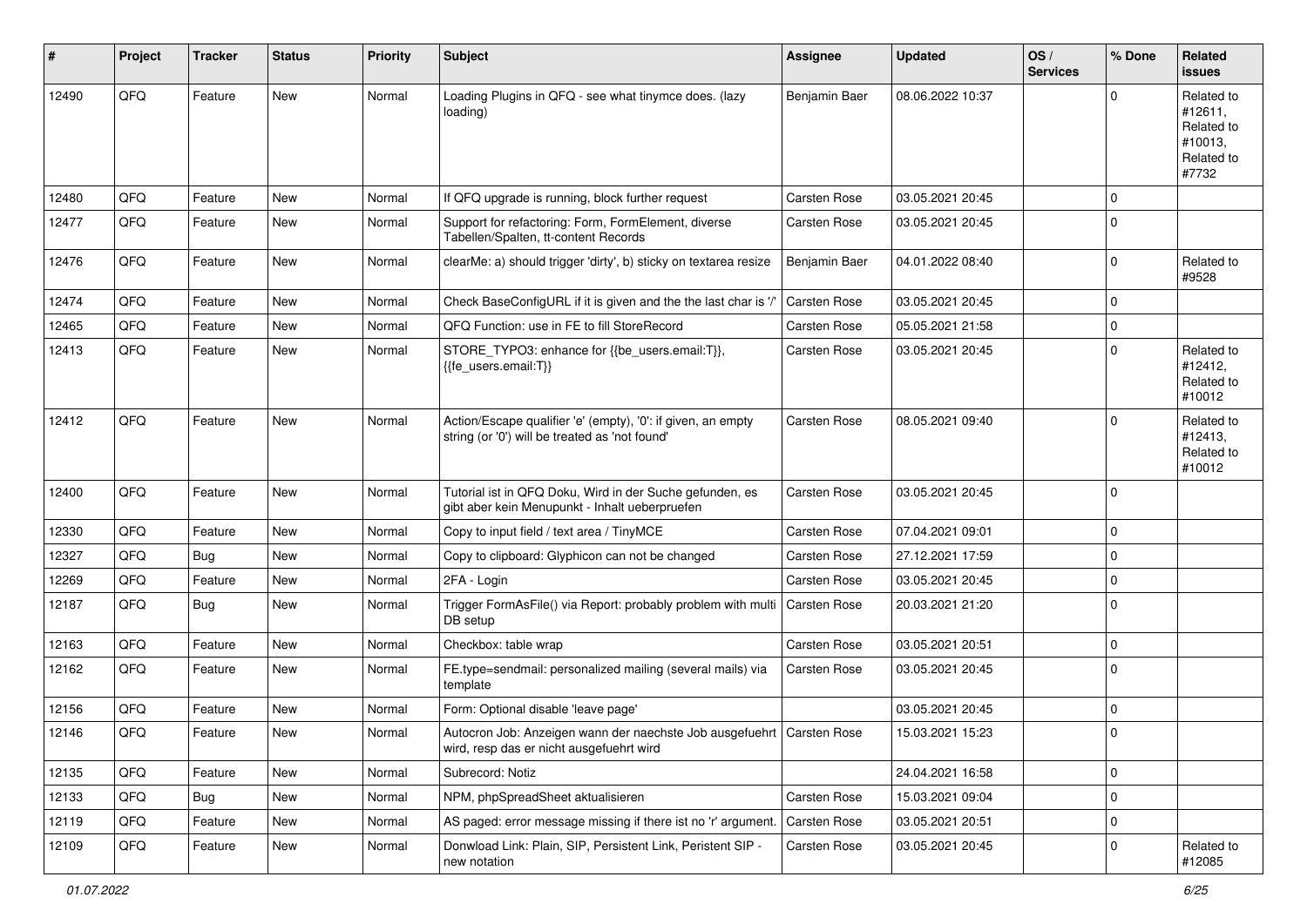| $\sharp$ | Project | <b>Tracker</b> | <b>Status</b> | <b>Priority</b> | <b>Subject</b>                                                                                       | <b>Assignee</b>                                        | <b>Updated</b>   | OS/<br><b>Services</b> | % Done      | Related<br><b>issues</b>                     |                      |
|----------|---------|----------------|---------------|-----------------|------------------------------------------------------------------------------------------------------|--------------------------------------------------------|------------------|------------------------|-------------|----------------------------------------------|----------------------|
| 12045    | QFQ     | Bug            | New           | Normal          | templateGroup afterSave FE: Aufruf ohne<br>sqlHonorFormElements funktioniert nicht                   | Carsten Rose                                           | 18.02.2021 16:33 |                        | $\Omega$    |                                              |                      |
| 12040    | QFQ     | <b>Bug</b>     | <b>New</b>    | Normal          | FE Mode 'hidden' für zwei FEs auf einer Zeile                                                        | <b>Carsten Rose</b>                                    | 18.02.2021 10:13 |                        | 0           |                                              |                      |
| 12039    | QFQ     | Feature        | <b>New</b>    | Normal          | Missing htmlSpecialChar() in pre processing on form submit                                           |                                                        | 18.02.2021 00:09 |                        | $\mathbf 0$ | Related to<br>#14320                         |                      |
| 12038    | QFQ     | Feature        | <b>New</b>    | Normal          | a) STORE_VAR: filenameOnlyStripUniq, b) SP:<br>QSTRIPUNIQ()                                          |                                                        | 17.02.2021 23:55 |                        | $\mathbf 0$ |                                              |                      |
| 12024    | QFQ     | Feature        | <b>New</b>    | Normal          | Excel Export: text columns by default decode<br>htmlspeciachar()                                     | Carsten Rose                                           | 17.02.2021 23:55 |                        | $\Omega$    | Related to<br>#12022                         |                      |
| 12023    | QFQ     | Feature        | New           | Normal          | MySQL Stored Precdure: QDECODESPECIALCHAR()                                                          | <b>Carsten Rose</b>                                    | 16.02.2021 11:16 |                        | $\mathbf 0$ | Related to<br>#12022                         |                      |
| 11955    | QFQ     | Feature        | <b>New</b>    | Normal          | subrecord: new title option to set <th> attributes - e.g. to<br/>customize tablesorter options.</th> | attributes - e.g. to<br>customize tablesorter options. | Carsten Rose     | 03.05.2021 20:47       |             | $\mathbf 0$                                  | Related to<br>#11775 |
| 11892    | QFQ     | Feature        | New           | Normal          | tablesorter: columns with links are hard to order - new<br>qualifier 'Y: <ord>'</ord>                | Enis Nuredini                                          | 23.03.2022 09:22 |                        | $\mathbf 0$ |                                              |                      |
| 11775    | QFQ     | Feature        | New           | Normal          | Subrecord Tooltip pro Feld                                                                           | <b>Carsten Rose</b>                                    | 18.12.2020 15:22 |                        | 0           | Related to<br>#11955                         |                      |
| 11752    | QFQ     | <b>Bug</b>     | New           | Normal          | checkbox renders multiple input elements with same name                                              | Carsten Rose                                           | 17.12.2020 14:58 |                        | $\mathbf 0$ | Related to<br>#11750                         |                      |
| 11747    | QFQ     | Feature        | New           | Normal          | Maintenance Page with Redirect                                                                       | Carsten Rose                                           | 03.05.2021 20:47 |                        | $\mathbf 0$ | Related to<br>#11741                         |                      |
| 11716    | QFQ     | Feature        | New           | Normal          | Form an beliebiger Stelle im Report anzeigen                                                         |                                                        | 09.12.2020 09:47 |                        | 0           |                                              |                      |
| 11715    | QFQ     | <b>Bug</b>     | <b>New</b>    | Normal          | acceptZeroAsRequired and requiredOffButMark do not<br>coincide                                       |                                                        | 08.12.2020 12:13 |                        | $\mathbf 0$ |                                              |                      |
| 11702    | QFQ     | Feature        | <b>New</b>    | Normal          | HTML Special Char makes no sense for 'allbut' if '&' is<br>forbidden                                 | <b>Carsten Rose</b>                                    | 07.12.2021 16:35 |                        | $\mathbf 0$ | Related to<br>#5112,<br>Related to<br>#14320 |                      |
| 11695    | QFQ     | <b>Bug</b>     | <b>New</b>    | Normal          | MultiForm required FE Error                                                                          | <b>Carsten Rose</b>                                    | 04.12.2020 13:34 |                        | $\mathbf 0$ |                                              |                      |
| 11668    | QFQ     | <b>Bug</b>     | <b>New</b>    | Normal          | Play function.sql - problem with mysql                                                               | Carsten Rose                                           | 03.05.2021 20:48 |                        | 0           |                                              |                      |
| 11667    | QFQ     | <b>Bug</b>     | <b>New</b>    | Normal          | MySQL mariadb-server-10.3: Incorrect datetime value                                                  | Carsten Rose                                           | 03.05.2021 20:48 |                        | $\mathbf 0$ |                                              |                      |
| 11535    | QFQ     | Feature        | New           | Normal          | Ability to create SQL columns in frontend QFQ forms                                                  |                                                        | 17.11.2020 12:11 |                        | $\mathbf 0$ |                                              |                      |
| 11534    | QFG     | Feature        | New           | Normal          | Report: Action on selected rows - Table batchprocessing<br>feature                                   |                                                        | 18.11.2020 08:15 |                        | 0           |                                              |                      |
| 11523    | QFQ     | Feature        | New           | Normal          | Mit dynamic Update erkennen, ob Upload gemacht wurde                                                 | Carsten Rose                                           | 13.11.2020 15:07 |                        | $\mathbf 0$ | Related to<br>#9533                          |                      |
| 11522    | QFQ     | <b>Bug</b>     | <b>New</b>    | Normal          | Aus/Einblenden von Reitern                                                                           |                                                        | 13.11.2020 14:58 |                        | $\mathbf 0$ |                                              |                      |
| 11516    | QFG     | Feature        | New           | Normal          | Multi Page Form (Previous/Next Buttons)                                                              | Carsten Rose                                           | 16.03.2021 17:52 |                        | 0           |                                              |                      |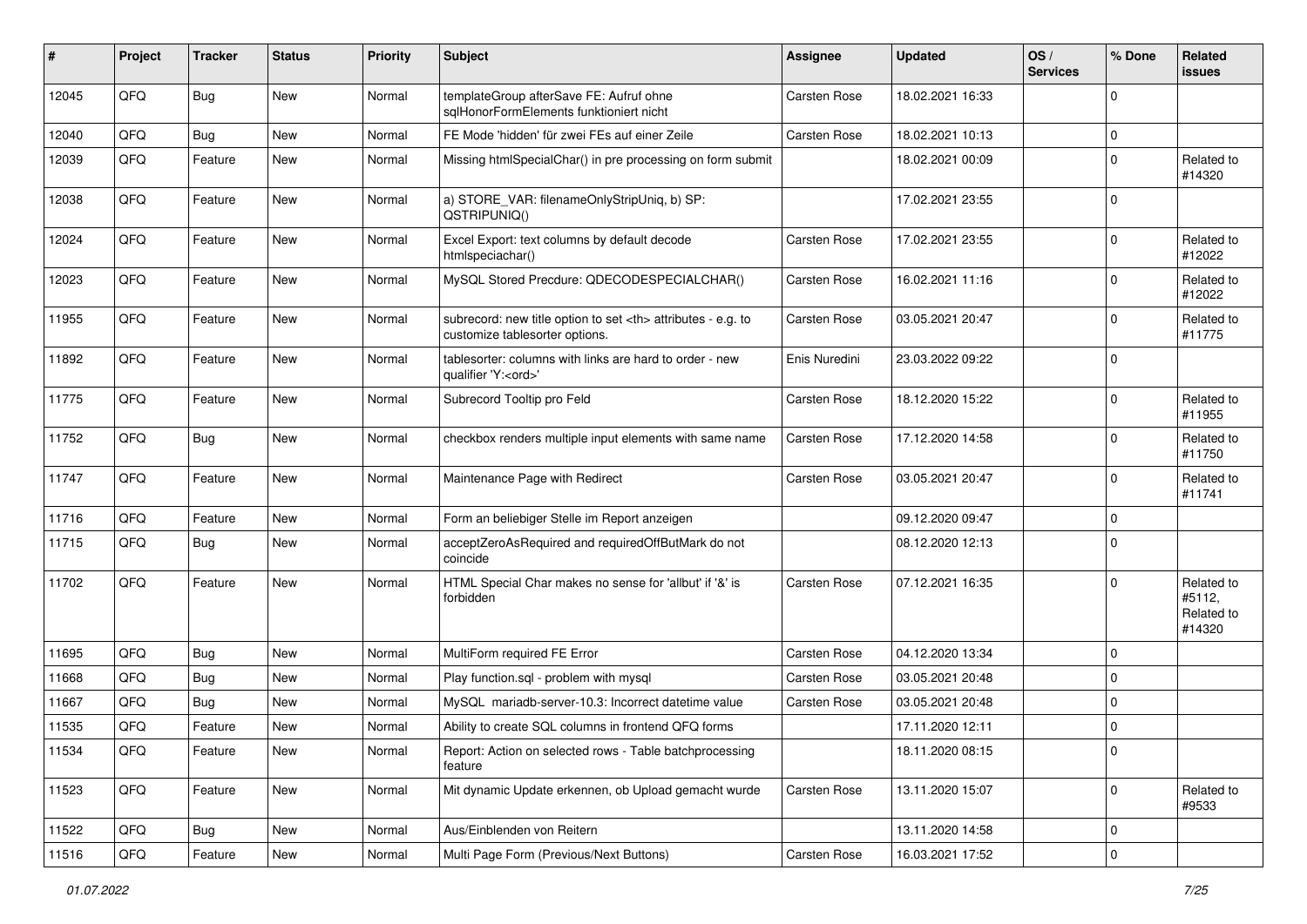| $\sharp$ | Project | <b>Tracker</b> | <b>Status</b> | <b>Priority</b> | <b>Subject</b>                                                                      | <b>Assignee</b> | <b>Updated</b>   | OS/<br><b>Services</b> | % Done      | <b>Related</b><br>issues                                             |
|----------|---------|----------------|---------------|-----------------|-------------------------------------------------------------------------------------|-----------------|------------------|------------------------|-------------|----------------------------------------------------------------------|
| 11504    | QFQ     | Feature        | <b>New</b>    | Normal          | Dynamic Update: Button text update for 'Save',' Close' &<br>'Delete'                | Carsten Rose    | 12.11.2020 23:44 |                        | $\Omega$    |                                                                      |
| 11460    | QFQ     | Feature        | <b>New</b>    | Normal          | Easier creation of changelog: gitchangelog                                          | Carsten Rose    | 12.06.2021 10:20 |                        | $\pmb{0}$   | Related to<br>#13467                                                 |
| 11239    | QFQ     | <b>Bug</b>     | New           | Normal          | Radiobutton (plain): horizontales Rendern abhängig vom<br>Datentyp in der Datenbank | Carsten Rose    | 30.09.2020 18:37 |                        | $\Omega$    |                                                                      |
| 11080    | QFQ     | Feature        | <b>New</b>    | Normal          | Send MQTT messages                                                                  | Carsten Rose    | 29.08.2020 19:49 |                        | $\mathbf 0$ |                                                                      |
| 10996    | QFQ     | Feature        | <b>New</b>    | Normal          | Download video via sip: no seek                                                     | Carsten Rose    | 12.08.2020 14:18 |                        | $\Omega$    |                                                                      |
| 10979    | QFQ     | Feature        | <b>New</b>    | Normal          | Ajax Calls an API - dataReport                                                      | Carsten Rose    | 11.05.2022 12:15 |                        | $\mathbf 0$ |                                                                      |
| 10976    | QFQ     | Feature        | <b>New</b>    | Normal          | Excel Export Verbesserungen                                                         | Carsten Rose    | 06.08.2020 10:56 |                        | $\Omega$    |                                                                      |
| 10937    | QFQ     | <b>Bug</b>     | <b>New</b>    | Normal          | Fehler mit abhängigen Select- Feldern beim Positionieren                            | Carsten Rose    | 12.11.2020 23:45 |                        | 0           |                                                                      |
| 10890    | QFQ     | <b>Bug</b>     | <b>New</b>    | Normal          | AutoCron hangs                                                                      |                 | 20.07.2020 13:56 |                        | $\Omega$    |                                                                      |
| 10874    | QFQ     | Feature        | <b>New</b>    | Normal          | Erstellen eines Foreign Keys in der Tabelle "FormElement"                           |                 | 13.07.2020 10:11 |                        | 0           |                                                                      |
| 10819    | QFQ     | Feature        | <b>New</b>    | Normal          | Persistent SIP - second try                                                         | Carsten Rose    | 29.06.2020 23:02 |                        | $\Omega$    | Related to<br>#6261                                                  |
| 10763    | QFQ     | Feature        | <b>New</b>    | Normal          | form accessed and submitted despite logout?                                         |                 | 16.06.2020 11:43 |                        | $\Omega$    |                                                                      |
| 10759    | QFQ     | Bug            | <b>New</b>    | Normal          | emptyMeansNull - Feld falsch aktualisiert                                           |                 | 12.11.2020 23:45 |                        | $\Omega$    |                                                                      |
| 10714    | QFQ     | Feature        | <b>New</b>    | Normal          | multi Table Form                                                                    | Carsten Rose    | 16.03.2021 18:44 |                        | 0           |                                                                      |
| 10704    | QFQ     | <b>Bug</b>     | <b>New</b>    | Normal          | wkhtml problem rendering fullCalendar.js / fabric.js >><br>successor: puppeteer     | Carsten Rose    | 12.11.2020 23:45 |                        | $\Omega$    | Related to<br>#5024,<br>Related to<br>#4650,<br>Related to<br>#10715 |
| 10658    | QFQ     | Bug            | <b>New</b>    | Normal          | processReadOnly broken                                                              | Carsten Rose    | 27.05.2020 17:55 |                        | $\Omega$    |                                                                      |
| 10593    | QFQ     | Feature        | <b>New</b>    | Normal          | label2: text behind input element                                                   | Carsten Rose    | 16.05.2020 10:57 |                        | $\Omega$    |                                                                      |
| 10588    | QFQ     | Bug            | <b>New</b>    | Normal          | typeahed Tag: Doku anpassen                                                         | Carsten Rose    | 12.11.2020 23:45 |                        | 0           |                                                                      |
| 10463    | QFQ     | Feature        | <b>New</b>    | Normal          | Report link: expliztes setzen von HTML Tags (Bedarf fuer<br>'data-selenium' & 'id') | Enis Nuredini   | 23.03.2022 09:23 |                        | $\Omega$    | Related to<br>#7648                                                  |
| 10384    | QFQ     | Feature        | <b>New</b>    | Normal          | Parameter Exchange QFQ Instances                                                    |                 | 07.05.2020 09:38 |                        | $\mathbf 0$ |                                                                      |
| 10345    | QFQ     | Feature        | <b>New</b>    | Normal          | Templates - Patterns QFQ Style                                                      |                 | 03.05.2021 21:01 |                        | $\Omega$    | Related to<br>#10713                                                 |
| 10324    | QFQ     | <b>Bug</b>     | <b>New</b>    | Normal          | Excel Export mit Template funktioniert nur, wenn Template<br>vor uid kommt          |                 | 30.03.2020 11:20 |                        | $\Omega$    | Related to<br>#10257                                                 |
| 10322    | QFQ     | <b>Bug</b>     | <b>New</b>    | Normal          | FormElement / Radio: missing column 'enum' >> FE not<br>reported                    | Carsten Rose    | 07.05.2020 09:37 |                        | $\mathbf 0$ |                                                                      |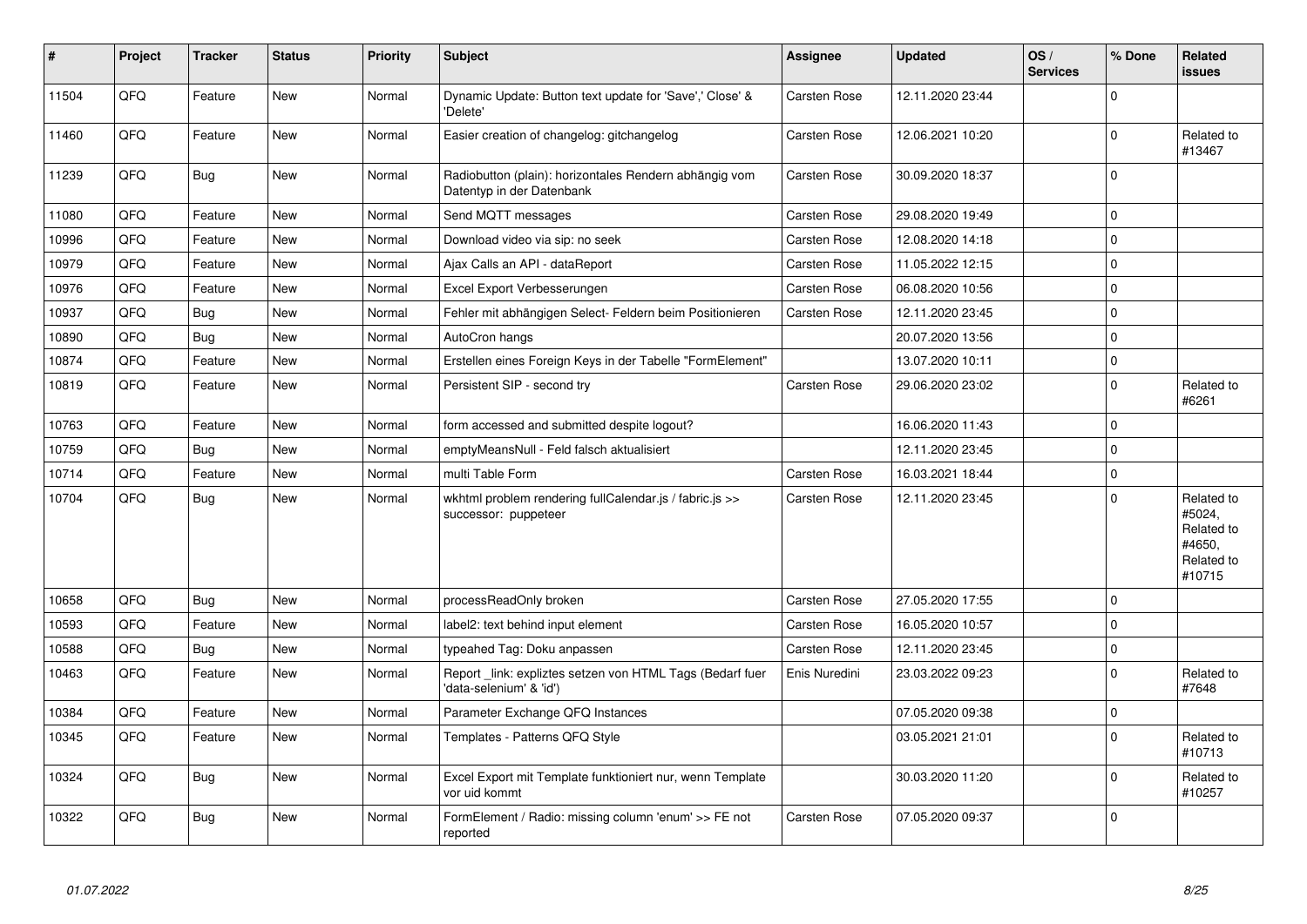| #     | Project | <b>Tracker</b> | <b>Status</b> | <b>Priority</b> | <b>Subject</b>                                                                                                                        | <b>Assignee</b> | <b>Updated</b>   | OS/<br><b>Services</b> | % Done      | Related<br>issues                                                    |
|-------|---------|----------------|---------------|-----------------|---------------------------------------------------------------------------------------------------------------------------------------|-----------------|------------------|------------------------|-------------|----------------------------------------------------------------------|
| 10119 | QFQ     | Feature        | <b>New</b>    | Normal          | Dropdown (selectlist) & TypeAhead: format and catagorize<br>list                                                                      | Carsten Rose    | 07.05.2020 09:36 |                        | $\Omega$    |                                                                      |
| 10115 | QFQ     | Feature        | <b>New</b>    | Normal          | TypeAhead: static list                                                                                                                | Carsten Rose    | 26.02.2020 16:42 |                        | 100         |                                                                      |
| 10082 | QFQ     | <b>Bug</b>     | New           | Normal          | FE.type=SELECT - 'sanatize' Class                                                                                                     | Carsten Rose    | 07.05.2020 09:36 |                        | $\Omega$    | Related to<br>#10081                                                 |
| 10080 | QFQ     | Feature        | New           | Normal          | Popup on 'save' / 'close': configure dialog (answer<br>ves/no/cancle/)                                                                | Carsten Rose    | 28.03.2021 20:52 |                        | $\Omega$    | Is duplicate<br>of #12262                                            |
| 10014 | QFQ     | Feature        | <b>New</b>    | Normal          | Manual.rst: describe behaviour and process order of<br>fillStoreVar, slaveId, sqlBefore,                                              | Carsten Rose    | 01.02.2020 22:31 |                        | $\Omega$    |                                                                      |
| 9983  | QFQ     | Feature        | <b>New</b>    | Normal          | Report Notation: new keyword 'range'                                                                                                  | Carsten Rose    | 01.02.2020 15:55 |                        | 0           |                                                                      |
| 9927  | QFQ     | Feature        | New           | Normal          | QFQ Update: a) Update nur machen wenn BE User<br>eingeloggt ist., b) Bei Fehler genaue Meldung welcher<br>Updateschritt Probleme hat. | Carsten Rose    | 22.01.2020 12:59 |                        | $\mathbf 0$ |                                                                      |
| 9855  | QFQ     | <b>Bug</b>     | <b>New</b>    | Normal          | <b>Required Check</b>                                                                                                                 |                 | 01.02.2020 15:56 |                        | $\mathbf 0$ |                                                                      |
| 9853  | QFQ     | Feature        | <b>New</b>    | Normal          | Check das SQL / QFQ / Mail Logfile geschrieben wird                                                                                   |                 | 09.01.2020 11:15 |                        | $\mathbf 0$ |                                                                      |
| 9811  | QFQ     | Feature        | <b>New</b>    | Normal          | Report: tag every n'th row                                                                                                            | Carsten Rose    | 01.02.2020 23:22 |                        | $\mathbf 0$ |                                                                      |
| 9783  | QFQ     | Bug            | <b>New</b>    | Normal          | Email with special characters                                                                                                         | Carsten Rose    | 01.02.2020 23:22 |                        | $\mathbf 0$ |                                                                      |
| 9781  | QFQ     | Feature        | New           | Normal          | Button: CSS class to make buttons smaller                                                                                             | Carsten Rose    | 01.02.2020 23:22 |                        | 0           |                                                                      |
| 9777  | QFQ     | Feature        | <b>New</b>    | Normal          | Logging QFQ Variables                                                                                                                 | Carsten Rose    | 16.12.2019 17:17 |                        | $\mathbf 0$ |                                                                      |
| 9773  | QFQ     | <b>Bug</b>     | <b>New</b>    | Normal          | form.parameter.formModeGlobal=requiredOff                                                                                             | Carsten Rose    | 01.02.2020 15:56 |                        | $\mathbf 0$ |                                                                      |
| 9707  | QFQ     | Feature        | <b>New</b>    | Normal          | SIP security: encode pageId and check pageId on decode                                                                                | Carsten Rose    | 01.02.2020 23:22 |                        | $\pmb{0}$   |                                                                      |
| 9706  | QFQ     | Feature        | New           | Normal          | Multi File Upload (hidden template group)                                                                                             | Carsten Rose    | 01.02.2020 23:22 |                        | $\Omega$    | Related to<br>#7521,<br>Related to<br>#5562,<br>Related to<br>#13330 |
| 9602  | QFQ     | Feature        | <b>New</b>    | Normal          | Form definition as JSON                                                                                                               | Carsten Rose    | 01.02.2020 23:21 |                        | $\Omega$    | Related to<br>#9600                                                  |
| 9537  | QFQ     | Feature        | <b>New</b>    | Normal          | FormEditor: Edit fieldset in FrontEnd                                                                                                 | Carsten Rose    | 01.02.2020 23:22 |                        | $\mathbf 0$ |                                                                      |
| 9533  | QFQ     | <b>Bug</b>     | <b>New</b>    | Normal          | FE.type=upload: Check in 'beforeSave' if upload is given                                                                              | Carsten Rose    | 01.02.2020 23:22 |                        | $\mathbf 0$ | Related to<br>#11523                                                 |
| 9352  | QFQ     | Feature        | New           | Normal          | FE 'Native' fire slaveld, sqlAfter, sqlIns                                                                                            | Carsten Rose    | 01.02.2020 23:22 |                        | $\mathbf 0$ |                                                                      |
| 9348  | QFQ     | Feature        | New           | Normal          | defaultThumbnailSize: pre render thumbnails                                                                                           | Carsten Rose    | 12.06.2021 09:05 |                        | $\mathbf 0$ |                                                                      |
| 9317  | QFQ     | Bug            | New           | Normal          | FE.type=note: with dynamic show/hidden an empty label<br>causes trouble                                                               | Carsten Rose    | 01.02.2020 23:22 |                        | 0           |                                                                      |
| 9275  | QFQ     | Bug            | New           | Normal          | autcron: t3 page, which takes to long to respond, is not<br>reported properly                                                         | Carsten Rose    | 01.02.2020 23:22 |                        | 100         |                                                                      |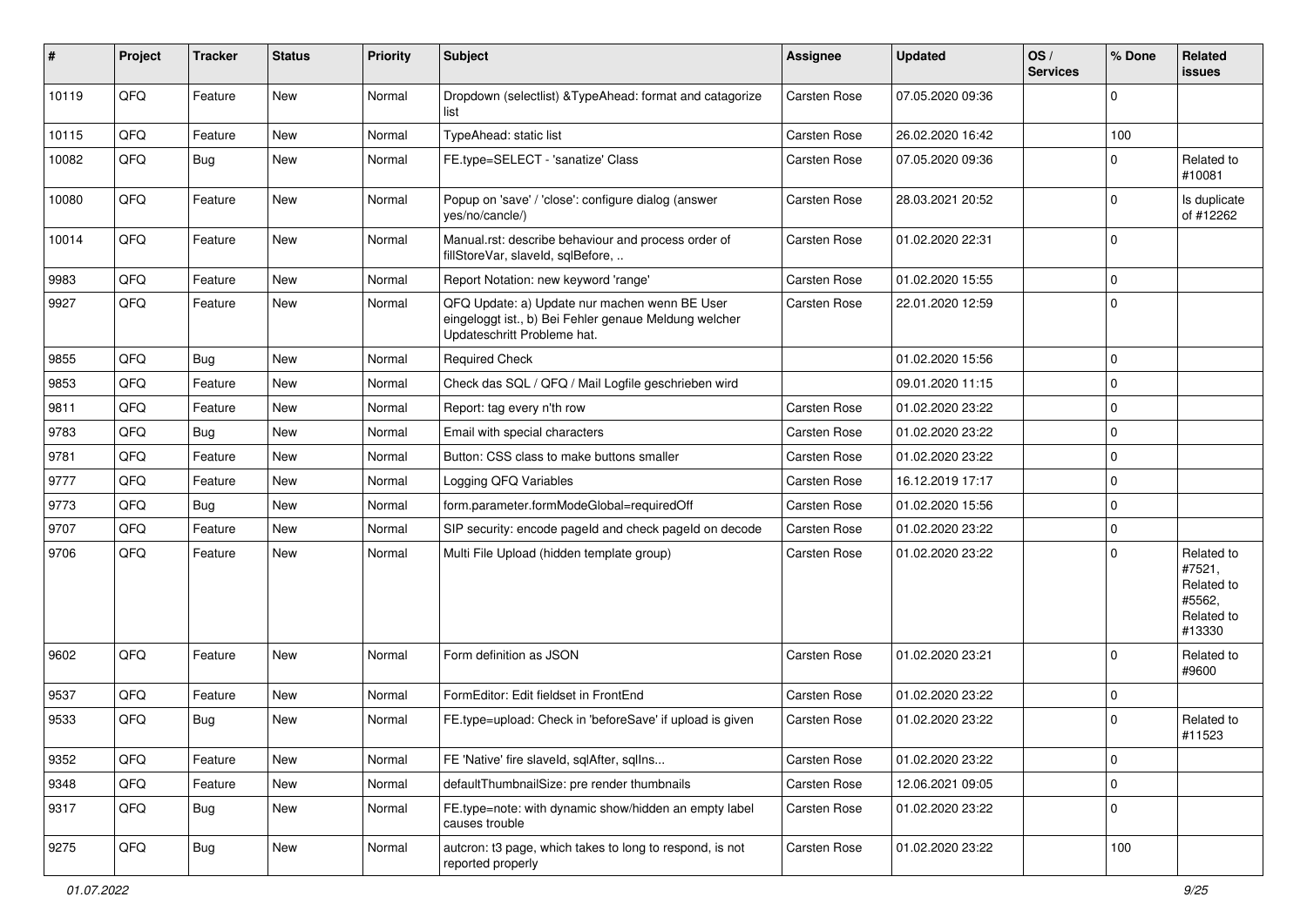| $\vert$ # | Project | <b>Tracker</b> | <b>Status</b> | <b>Priority</b> | <b>Subject</b>                                                                                         | Assignee            | <b>Updated</b>   | OS/<br><b>Services</b> | % Done         | <b>Related</b><br><b>issues</b> |
|-----------|---------|----------------|---------------|-----------------|--------------------------------------------------------------------------------------------------------|---------------------|------------------|------------------------|----------------|---------------------------------|
| 9221      | QFQ     | Feature        | <b>New</b>    | Normal          | typeAhead: Zeichenlimite ausschalten                                                                   | <b>Carsten Rose</b> | 29.06.2022 22:36 |                        | <sup>0</sup>   |                                 |
| 9208      | QFQ     | Feature        | New           | Normal          | Manage 'recent' records                                                                                | <b>Carsten Rose</b> | 01.02.2020 23:22 |                        | $\Omega$       |                                 |
| 9177      | QFQ     | Bug            | <b>New</b>    | Normal          | Bug? QFQ tries to save an action FE, which has real<br>existing column name                            | <b>Carsten Rose</b> | 01.02.2020 23:22 |                        | 0              |                                 |
| 9136      | QFQ     | Feature        | <b>New</b>    | Normal          | Create ZIP files with dynamic PDFs                                                                     | <b>Carsten Rose</b> | 01.02.2020 23:22 |                        | $\Omega$       |                                 |
| 9129      | QFQ     | Feature        | <b>New</b>    | Normal          | sqlValidate: Message as notification, not as error                                                     | Carsten Rose        | 01.02.2020 23:22 |                        | $\Omega$       | Related to<br>#9128             |
| 9128      | QFQ     | Feature        | <b>New</b>    | Normal          | Error Message: not replaced variables- a) replace back to<br>'{{', b) underline                        | Carsten Rose        | 01.02.2020 23:22 |                        | 0              | Related to<br>#9129             |
| 9127      | QFQ     | <b>Bug</b>     | <b>New</b>    | Normal          | Error Message: change 'roll over' color - text not readable                                            | <b>Carsten Rose</b> | 01.02.2020 23:22 |                        | $\mathbf 0$    |                                 |
| 9077      | QFQ     | Bug            | <b>New</b>    | Normal          | typeAheadSgl: report broken SQL                                                                        | <b>Carsten Rose</b> | 29.06.2022 22:35 |                        | 0              | Related to<br>#4018             |
| 9013      | QFQ     | <b>Bug</b>     | <b>New</b>    | Normal          | Error in Twig template not handled                                                                     | <b>Carsten Rose</b> | 20.10.2021 13:43 |                        | $\mathbf 0$    |                                 |
| 8975      | QFQ     | Feature        | New           | Normal          | Report Notation: 2.0                                                                                   | Carsten Rose        | 01.02.2020 23:22 |                        | $\overline{0}$ | Related to<br>#8963             |
| 8806      | QFQ     | Feature        | <b>New</b>    | Normal          | SQL Function nl2br                                                                                     | <b>Carsten Rose</b> | 01.02.2020 23:22 |                        | $\mathbf 0$    |                                 |
| 8719      | QFQ     | Feature        | <b>New</b>    | Normal          | extraButtonLock: add support for 0/1                                                                   | <b>Carsten Rose</b> | 01.02.2020 23:22 |                        | 0              |                                 |
| 8702      | QFQ     | Feature        | <b>New</b>    | Normal          | Load Record which is locked: missing user info                                                         | <b>Carsten Rose</b> | 11.12.2019 16:16 |                        | $\mathbf 0$    | Related to<br>#9789             |
| 8336      | QFQ     | Feature        | <b>New</b>    | Normal          | Form > modified > Close New: a) Optional disable popup, b)<br>custom text, c) mode on save: close stay | Carsten Rose        | 01.02.2020 23:22 |                        | 0              | Related to<br>#8335             |
| 8217      | QFQ     | Feature        | <b>New</b>    | Normal          | if-elseif-else construct                                                                               | <b>Carsten Rose</b> | 16.03.2021 18:41 |                        | 0              | Related to<br>#10716            |
| 8187      | QFQ     | Feature        | New           | Normal          | Subrecord: enable/hide new button - make new/edit/delete<br>customizeable.                             | Carsten Rose        | 06.03.2021 18:44 |                        | 0              | Related to<br>#11326            |
| 8089      | QFQ     | Feature        | <b>New</b>    | Normal          | Copy/Paste for FormElements                                                                            | Carsten Rose        | 01.02.2020 23:22 |                        | 0              |                                 |
| 8049      | QFQ     | <b>Bug</b>     | <b>New</b>    | Normal          | FE.type=note, column 'value': text moves some pixel to top<br>after save                               | Carsten Rose        | 01.02.2020 23:22 |                        | $\mathbf 0$    |                                 |
| 7924      | QFQ     | Feature        | <b>New</b>    | Normal          | Radio/Checkbox with Tooltip                                                                            | Carsten Rose        | 01.02.2020 23:22 |                        | <sup>0</sup>   |                                 |
| 7920      | QFQ     | Feature        | <b>New</b>    | Normal          | FE: Syntax Highlight, Zeinlenumbruch                                                                   | <b>Carsten Rose</b> | 01.02.2020 10:03 |                        | 0              |                                 |
| 7890      | QFQ     | Bug            | New           | Normal          | FormElement 'required': extraButtonInfo not aligned                                                    | <b>Carsten Rose</b> | 11.06.2021 21:17 |                        | $\mathbf 0$    | Related to<br>#11517            |
| 7812      | QFQ     | Feature        | <b>New</b>    | Normal          | FE 'Subrecord' - new option 'subrecordShowFilter',<br>'subrecordPaging'                                | Carsten Rose        | 01.02.2020 23:22 |                        | $\overline{0}$ |                                 |
| 7795      | QFQ     | Bug            | <b>New</b>    | Normal          | Readonly Form: Typeahead-Felder                                                                        | <b>Carsten Rose</b> | 01.02.2020 23:22 |                        | 0              | Related to<br>#10640            |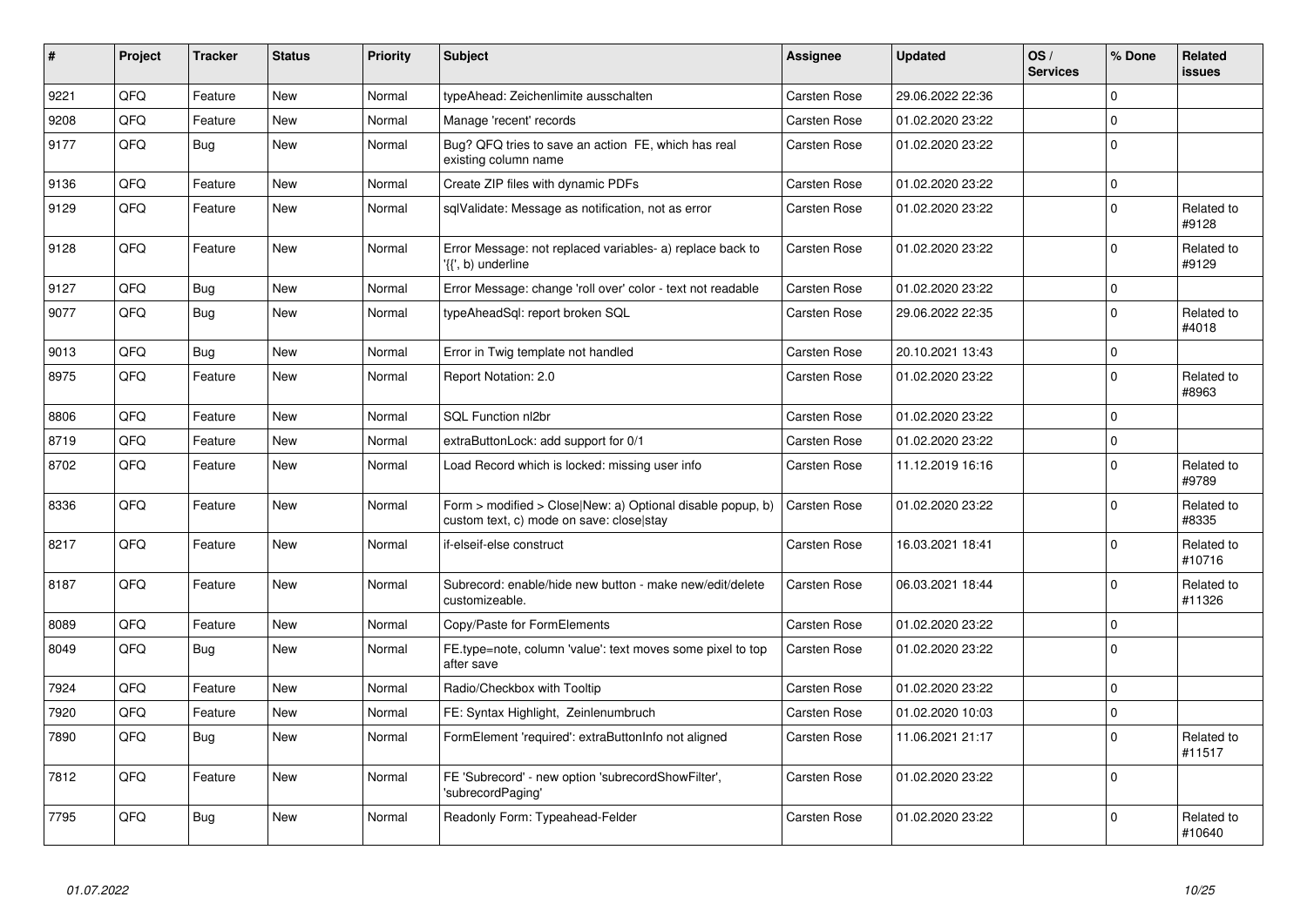| #    | Project | <b>Tracker</b> | <b>Status</b> | <b>Priority</b> | Subject                                                                                               | <b>Assignee</b> | <b>Updated</b>   | OS/<br><b>Services</b> | % Done      | Related<br>issues      |
|------|---------|----------------|---------------|-----------------|-------------------------------------------------------------------------------------------------------|-----------------|------------------|------------------------|-------------|------------------------|
| 7685 | QFQ     | <b>Bug</b>     | <b>New</b>    | Normal          | Open FormElement from QFQ error message and save<br>modified record: error about missing {{formId:F}} | Carsten Rose    | 01.02.2020 23:22 |                        | $\Omega$    |                        |
| 7683 | QFQ     | Feature        | New           | Normal          | Special column names in '{{ SELECT  AS _link }}' should<br>be detected                                | Carsten Rose    | 01.02.2020 23:21 |                        | 0           |                        |
| 7681 | QFQ     | Feature        | <b>New</b>    | Normal          | Optional switch off 'check for modified record'                                                       | Carsten Rose    | 01.02.2020 23:21 |                        | $\Omega$    |                        |
| 7660 | QFQ     | Feature        | New           | Normal          | IMAP: import mails to DB, move / delete mails                                                         | Carsten Rose    | 01.02.2020 09:52 |                        | $\mathbf 0$ |                        |
| 7574 | QFQ     | <b>Bug</b>     | <b>New</b>    | Normal          | Substitute error: form element not reported / dont parse<br>Form.note                                 | Carsten Rose    | 01.02.2020 23:21 |                        | $\Omega$    |                        |
| 7547 | QFQ     | <b>Bug</b>     | <b>New</b>    | Normal          | Error Message in afterSave: wrong parameter column<br>reported                                        | Carsten Rose    | 01.02.2020 23:22 |                        | $\Omega$    |                        |
| 7524 | QFQ     | <b>Bug</b>     | <b>New</b>    | Normal          | QFQ throws a 'General Error' if 'fileadmin/protected/log/' is<br>not writeable                        | Carsten Rose    | 01.02.2020 23:22 |                        | $\mathbf 0$ |                        |
| 7521 | QFQ     | Feature        | <b>New</b>    | Normal          | TemplateGroup: fe.type=upload                                                                         | Carsten Rose    | 01.02.2020 23:21 |                        | 0           | Related to<br>#9706    |
| 7520 | QFQ     | Feature        | <b>New</b>    | Normal          | QR Code:  AS _qr ( AS _link)                                                                          | Carsten Rose    | 01.02.2020 23:22 |                        | 0           |                        |
| 7519 | QFQ     | Feature        | New           | Normal          | Select: Multi                                                                                         | Carsten Rose    | 01.02.2020 23:22 |                        | $\Omega$    |                        |
| 7513 | QFQ     | Bug            | <b>New</b>    | Normal          | Radios not correct aligned                                                                            | Carsten Rose    | 01.02.2020 23:22 |                        | $\mathbf 0$ |                        |
| 7512 | QFQ     | <b>Bug</b>     | <b>New</b>    | Normal          | FE: inputType=number >> 'pattern' is not respected                                                    | Carsten Rose    | 01.02.2020 23:22 |                        | $\mathbf 0$ |                        |
| 7481 | QFQ     | Feature        | <b>New</b>    | Normal          | Detect 'BaseUrl' automatically                                                                        | Carsten Rose    | 01.02.2020 23:21 |                        | 0           |                        |
| 7480 | QFQ     | Feature        | New           | Normal          | Record History (Undo / Redo)                                                                          | Carsten Rose    | 11.12.2019 16:16 |                        | $\Omega$    | Related to<br>#2361    |
| 7342 | QFQ     | Feature        | <b>New</b>    | Normal          | add content = hide_this                                                                               | Carsten Rose    | 01.02.2020 23:21 |                        | 0           |                        |
| 7280 | QFQ     | Feature        | <b>New</b>    | Normal          | recently used table                                                                                   | Carsten Rose    | 01.02.2020 23:21 |                        | $\mathbf 0$ |                        |
| 7261 | QFQ     | <b>Bug</b>     | New           | Normal          | Report pathFilename for user without path, only the filename                                          | Carsten Rose    | 01.02.2020 23:21 |                        | 0           |                        |
| 7239 | QFQ     | Feature        | New           | Normal          | TinyMCE: html tag whitelist                                                                           | Carsten Rose    | 01.02.2020 23:21 |                        | $\Omega$    | Related to<br>#14320   |
| 7219 | QFQ     | <b>Bug</b>     | <b>New</b>    | Normal          | typeSheadSql / typeAheadSqlPrefetch: change to curly<br>braces                                        | Carsten Rose    | 01.02.2020 23:21 |                        | $\mathbf 0$ |                        |
| 7175 | QFQ     | Feature        | <b>New</b>    | Normal          | Upload: md5 hash as filename                                                                          | Carsten Rose    | 01.02.2020 23:21 |                        | $\mathbf 0$ |                        |
| 7119 | QFQ     | Feature        | New           | Normal          | Upload: scaleDownWidth, scaleDownHeight                                                               | Carsten Rose    | 01.02.2020 23:21 |                        | 0           |                        |
| 7109 | QFQ     | Feature        | New           | Normal          | Dynamic Updates: row/element hide                                                                     | Carsten Rose    | 01.02.2020 23:22 |                        | 0           | Has duplicate<br>#4081 |
| 7102 | QFQ     | Feature        | <b>New</b>    | Normal          | Comment sign in report: '#' and '--'                                                                  | Carsten Rose    | 01.02.2020 23:21 |                        | $\pmb{0}$   |                        |
| 7099 | QFQ     | Feature        | <b>New</b>    | Normal          | Redesign FormEditor                                                                                   | Carsten Rose    | 01.02.2020 23:21 |                        | 0           |                        |
| 7014 | QFQ     | <b>Bug</b>     | New           | Normal          | Sending invalid emails succeeds when<br>debug.redirectAllMailTo is set                                | Carsten Rose    | 01.02.2020 23:21 |                        | 0           |                        |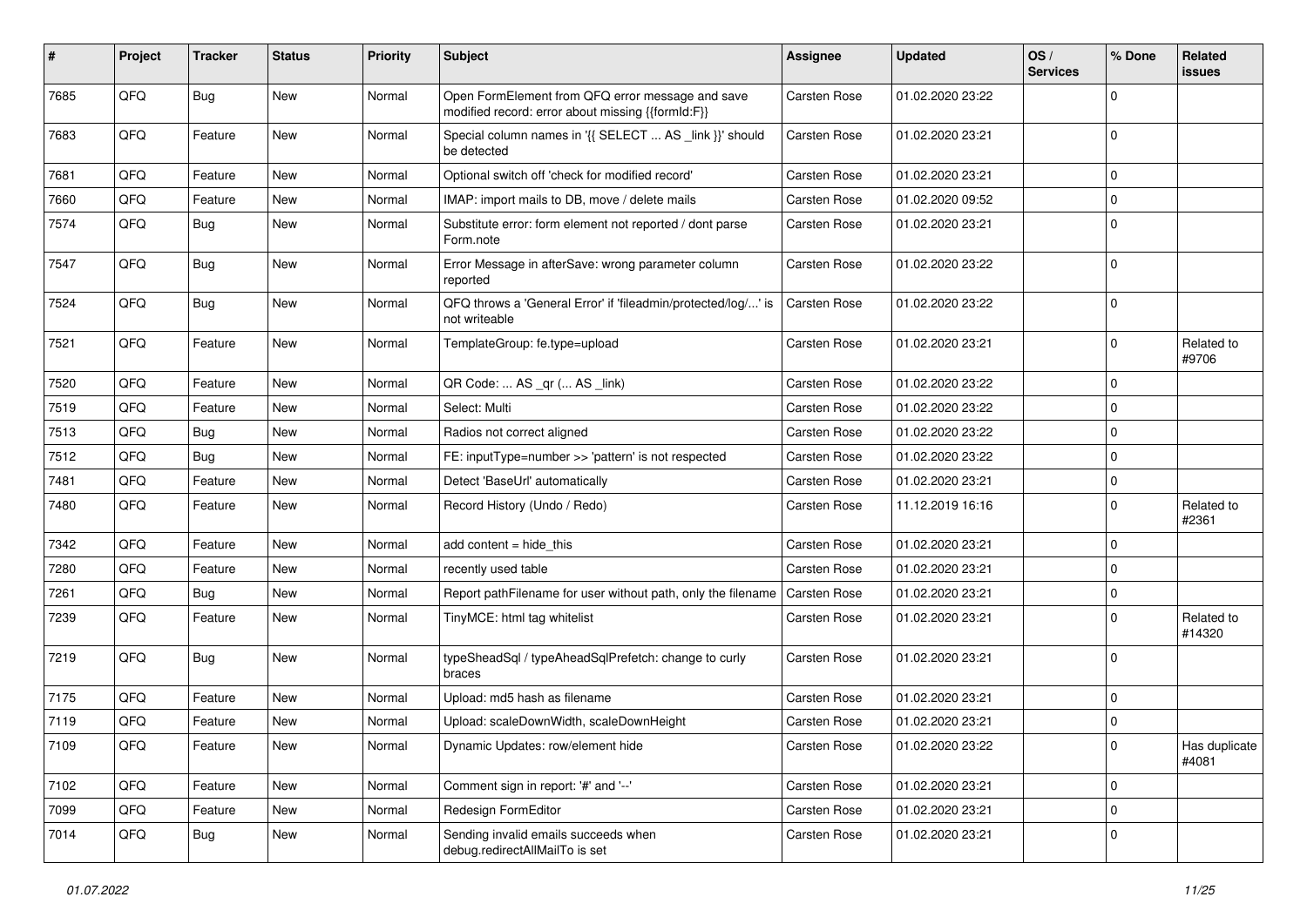| #    | Project | <b>Tracker</b> | <b>Status</b> | <b>Priority</b> | <b>Subject</b>                                                                                                             | <b>Assignee</b>     | <b>Updated</b>   | OS/<br><b>Services</b> | % Done      | Related<br>issues                           |
|------|---------|----------------|---------------|-----------------|----------------------------------------------------------------------------------------------------------------------------|---------------------|------------------|------------------------|-------------|---------------------------------------------|
| 7002 | QFQ     | Bug            | <b>New</b>    | Normal          | Dynamic Update: row does not disappear / appear                                                                            | Carsten Rose        | 01.02.2020 23:22 |                        | $\Omega$    |                                             |
| 6912 | QFQ     | <b>Bug</b>     | <b>New</b>    | Normal          | error Message Var 'deadline' already set in SIP - in Form<br>with FE.value={{deadline:R:::{{deadlinePeriod:Y}}}}           | Carsten Rose        | 01.02.2020 23:21 |                        | $\mathbf 0$ |                                             |
| 6855 | QFQ     | Feature        | <b>New</b>    | Normal          | With {{feUser:U}}!={{feUser:T}}: Save / Delete: only possible<br>with {{feUserSave:U}}='yes' and '{{feUserDelete:U}}='yes' | Carsten Rose        | 01.02.2020 23:21 |                        | $\Omega$    |                                             |
| 6765 | QFQ     | Feature        | <b>New</b>    | Normal          | Moeglichkeit via QFQ eigene Logs zu schreiben                                                                              | Carsten Rose        | 01.02.2020 23:21 |                        | $\Omega$    |                                             |
| 6723 | QFQ     | Feature        | New           | Normal          | Report QFQ Installation and Version                                                                                        | <b>Carsten Rose</b> | 12.06.2021 09:07 |                        | $\pmb{0}$   |                                             |
| 6677 | QFQ     | Bug            | New           | Normal          | Error message FE Action Element: no/wrong FE reference<br>who cause the problem.                                           | Carsten Rose        | 01.02.2020 23:21 |                        | $\mathbf 0$ |                                             |
| 6609 | QFQ     | Feature        | <b>New</b>    | Normal          | Formlet: JSON API erweitern                                                                                                | Carsten Rose        | 01.02.2020 23:21 |                        | 50          |                                             |
| 6602 | QFQ     | Feature        | <b>New</b>    | Normal          | Formlet: in Report auf Mausklick ein mini-form oeffnen                                                                     | Carsten Rose        | 11.12.2019 16:16 |                        | $\Omega$    |                                             |
| 6594 | QFQ     | Feature        | <b>New</b>    | Normal          | Excel: on download, check if there is a valid sip                                                                          | Carsten Rose        | 01.02.2020 23:21 |                        | $\mathbf 0$ |                                             |
| 6483 | QFQ     | <b>Bug</b>     | <b>New</b>    | Normal          | R Store funktioniert nicht bei 'Report Notation' im FE                                                                     | Carsten Rose        | 01.02.2020 23:21 |                        | $\pmb{0}$   |                                             |
| 6462 | QFQ     | <b>Bug</b>     | New           | Normal          | File Upload: Nutzlose Fehlermeldung wenn Datei zu gross                                                                    | Carsten Rose        | 01.02.2020 23:21 |                        | $\Omega$    | Related to<br>#6139                         |
| 6437 | QFQ     | Feature        | <b>New</b>    | Normal          | Neuer Mode Button bei FormElementen                                                                                        | Carsten Rose        | 01.02.2020 23:21 |                        | $\Omega$    | Related to<br>#9668,<br>Blocked by<br>#9678 |
| 6292 | QFQ     | Feature        | <b>New</b>    | Normal          | Download: File speichern mit Hash aber original Filename in<br>der Datenbank vermerken fuer Downloads                      | Carsten Rose        | 01.02.2020 23:21 |                        | $\Omega$    |                                             |
| 6289 | QFQ     | Feature        | <b>New</b>    | Normal          | Form: Log                                                                                                                  | Carsten Rose        | 01.02.2020 23:21 |                        | $\mathbf 0$ |                                             |
| 6261 | QFQ     | Feature        | <b>New</b>    | Normal          | <b>Persistent SIP</b>                                                                                                      | Carsten Rose        | 12.06.2021 09:07 |                        | $\mathbf 0$ | Related to<br>#10819                        |
| 5782 | QFQ     | Feature        | <b>New</b>    | Normal          | NextCloud API                                                                                                              | Carsten Rose        | 01.02.2020 10:02 |                        | $\mathbf 0$ |                                             |
| 5576 | QFQ     | <b>Bug</b>     | <b>New</b>    | Normal          | Using MySQL 'DROP' requires privilege - wich is not really<br>necessary.                                                   | Carsten Rose        | 01.02.2020 23:21 |                        | $\mathbf 0$ |                                             |
| 5559 | QFQ     | <b>Bug</b>     | New           | Normal          | FE.type = Upload: 'accept' might contain variables                                                                         | Carsten Rose        | 11.05.2020 21:23 |                        | $\mathbf 0$ |                                             |
| 5345 | QFQ     | Feature        | New           | Normal          | Report: UPDATE / INSERT / DELETE statements should<br>trigger subqueries, depending on the result.                         | <b>Carsten Rose</b> | 27.05.2020 16:11 |                        | $\mathbf 0$ |                                             |
| 5305 | QFQ     | Bug            | <b>New</b>    | Normal          | Upload FormElement: nicht disabled by readonly Form                                                                        | Carsten Rose        | 16.06.2021 13:43 |                        | $\mathbf 0$ | Related to<br>#9347,<br>Related to<br>#9834 |
| 5131 | QFQ     | Feature        | New           | Normal          | Activate Spin Gear ('wait/busy' indicator) via LINK attribute                                                              | <b>Carsten Rose</b> | 01.02.2020 23:21 |                        | $\mathbf 0$ |                                             |
| 4756 | QFQ     | <b>Bug</b>     | New           | Normal          | Form dirty even nothing changes                                                                                            | Carsten Rose        | 11.12.2019 16:16 |                        | $\mathbf 0$ |                                             |
| 4413 | QFQ     | Feature        | New           | Normal          | fieldset: show/hidden, modeSql, dynamicUpdate                                                                              | Carsten Rose        | 09.02.2022 15:19 |                        | $\pmb{0}$   |                                             |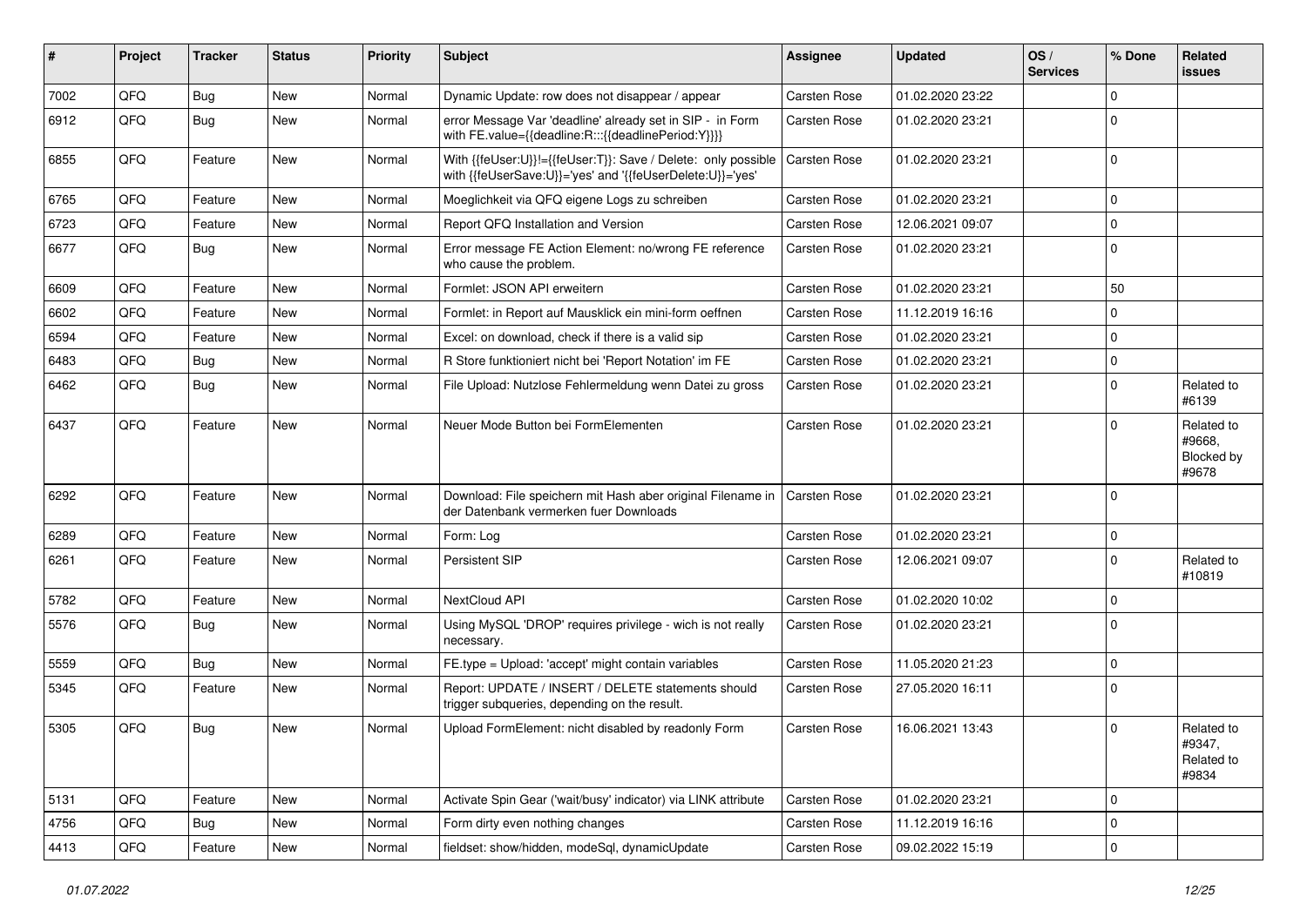| #     | Project | <b>Tracker</b> | <b>Status</b> | <b>Priority</b> | <b>Subject</b>                                                                                         | <b>Assignee</b>     | <b>Updated</b>   | OS/<br><b>Services</b> | % Done      | Related<br>issues                             |
|-------|---------|----------------|---------------|-----------------|--------------------------------------------------------------------------------------------------------|---------------------|------------------|------------------------|-------------|-----------------------------------------------|
| 4250  | QFQ     | Feature        | <b>New</b>    | Normal          | AutoCron in QFQ via PHP                                                                                | Carsten Rose        | 01.02.2020 23:21 |                        | 0           | Related to<br>#3292.<br>Related to<br>#3291   |
| 4082  | QFQ     | Feature        | <b>New</b>    | Normal          | Dynamic Update: modeSql - useful default                                                               | <b>Carsten Rose</b> | 01.02.2020 23:22 |                        | 0           |                                               |
| 4050  | QFQ     | Feature        | <b>New</b>    | Normal          | sql.log: 1) FormElement ID which causes a specific action,<br>2) Result in the same row.               | Carsten Rose        | 15.04.2020 11:35 |                        | $\Omega$    | Related to<br>#5458                           |
| 4023  | QFQ     | Feature        | <b>New</b>    | Normal          | prepared statements - FE action: salveld, sqllnsert,<br>sqlUpdate, sqlDelete, sqlBefore, sqlAfter      | Carsten Rose        | 11.12.2019 16:15 |                        | $\Omega$    |                                               |
| 4018  | QFQ     | Feature        | <b>New</b>    | Normal          | typeahead: long query parameter / answer triggers 'Attack<br>detected' and purges current SIP storage. | Carsten Rose        | 29.06.2022 22:46 |                        | $\mathbf 0$ | Related to<br>#9077                           |
| 3864  | QFQ     | Feature        | <b>New</b>    | Normal          | Encrypt / decrypt field                                                                                | Enis Nuredini       | 30.06.2022 16:29 |                        | 0           |                                               |
| 3547  | QFQ     | Bug            | <b>New</b>    | Normal          | FE of type 'note' causes writing of empty fields.                                                      | <b>Carsten Rose</b> | 01.02.2020 23:21 |                        | 0           |                                               |
| 3504  | QFQ     | Feature        | New           | Normal          | Logging: welche Action FEs werden wann wie ausgefuehrt                                                 | Carsten Rose        | 01.02.2020 23:21 |                        | 0           | Related to<br>#5458,<br>Related to<br>#4092   |
| 3432  | QFQ     | Feature        | <b>New</b>    | Normal          | subrecord: dynamicUpdate                                                                               | <b>Carsten Rose</b> | 11.06.2020 21:10 |                        | 0           | Related to<br>#5691                           |
| 2361  | QFQ     | Feature        | New           | Normal          | Logging wer/wann/wo welches Formular aufgerufen hat                                                    | Carsten Rose        | 11.12.2019 16:15 |                        | 0           | Related to<br>#4432,<br>Related to<br>#7480   |
| 14371 | QFQ     | Feature        | Priorize      | Normal          | LDAP via REPORT                                                                                        | <b>Carsten Rose</b> | 19.06.2022 16:37 |                        | 0           |                                               |
| 14290 | QFQ     | Feature        | Priorize      | Normal          | FormEditor: Show Table Definition                                                                      | Carsten Rose        | 19.06.2022 16:37 |                        | 0           |                                               |
| 14283 | QFQ     | <b>Bug</b>     | Priorize      | Normal          | HEIC / HEIF convert doesn't trigger                                                                    | <b>Carsten Rose</b> | 19.06.2022 16:37 |                        | 0           |                                               |
| 13943 | QFQ     | Bug            | Priorize      | Normal          | unable to find formgroup                                                                               | Enis Nuredini       | 28.05.2022 11:03 |                        | 0           |                                               |
| 13900 | QFQ     | Feature        | Priorize      | Normal          | Selenium: Check das Cookie/PDF funktioniert                                                            | Enis Nuredini       | 25.03.2022 12:45 |                        | 0           |                                               |
| 12504 | QFQ     | Feature        | Priorize      | Normal          | sql.log: report fe.id                                                                                  | <b>Carsten Rose</b> | 05.05.2021 22:09 |                        | 0           |                                               |
| 12503 | QFQ     | Feature        | Priorize      | Normal          | Detect dangerous UPDATE statement with missing WHERE                                                   | <b>Carsten Rose</b> | 05.05.2021 22:09 |                        | 0           |                                               |
| 12452 | QFQ     | Feature        | Priorize      | Normal          | BaseURL: alsways with '/' at the end                                                                   | Carsten Rose        | 19.06.2022 13:45 |                        | 0           | Related to<br>#10782                          |
| 12325 | QFQ     | Bug            | Priorize      | Normal          | MultiDB form.dblndex not working for report syntax                                                     | Carsten Rose        | 07.09.2021 13:37 |                        | 0           | Related to<br>#12145,<br>Related to<br>#12314 |
| 11320 | QFQ     | Feature        | Priorize      | Normal          | Typo3 Version 10 support                                                                               | Carsten Rose        | 05.05.2021 22:09 |                        | 0           |                                               |
| 10569 | QFG     | Feature        | Priorize      | Normal          | link _blank more safe                                                                                  | Enis Nuredini       | 25.03.2022 12:44 |                        | 0           |                                               |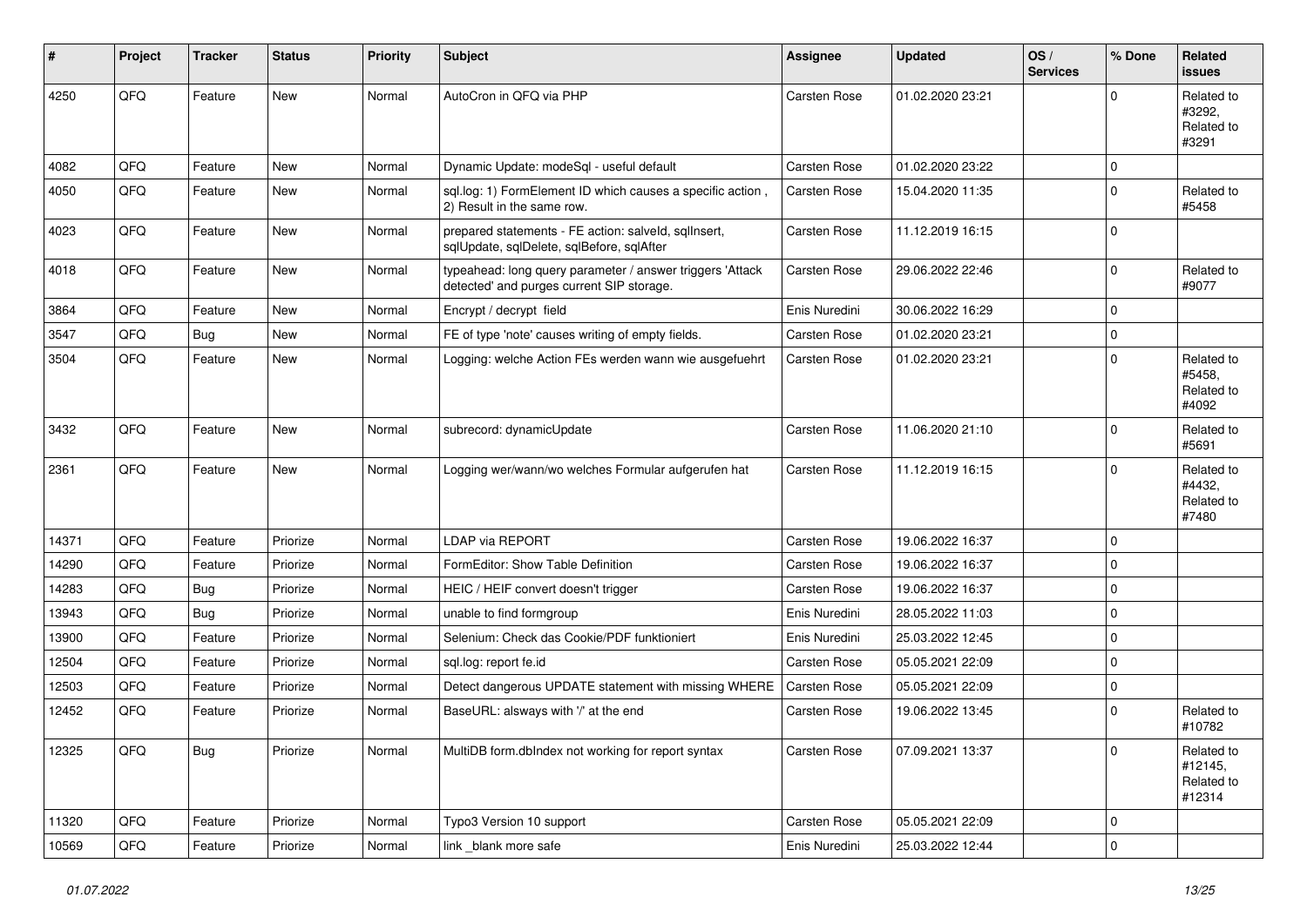| #     | Project | <b>Tracker</b> | <b>Status</b> | <b>Priority</b> | <b>Subject</b>                                                                                           | Assignee            | <b>Updated</b>   | OS/<br><b>Services</b> | % Done      | <b>Related</b><br>issues                                                |
|-------|---------|----------------|---------------|-----------------|----------------------------------------------------------------------------------------------------------|---------------------|------------------|------------------------|-------------|-------------------------------------------------------------------------|
| 10015 | QFQ     | Feature        | Priorize      | Normal          | Monospace in Textarea                                                                                    | <b>Carsten Rose</b> | 03.02.2020 13:40 |                        | 0           |                                                                         |
| 10012 | QFQ     | Feature        | Priorize      | Normal          | redirectAllMailTo: {{beEmail:T}}                                                                         | Carsten Rose        | 08.05.2021 09:54 |                        | $\Omega$    | Related to<br>#12412,<br>Related to<br>#12413,<br>Related to<br>#10011  |
| 10011 | QFQ     | Feature        | Priorize      | Normal          | Offer new STORE_TYPO3 Variable 'beUser', 'beEmail'                                                       | Carsten Rose        | 08.05.2021 09:51 |                        | 0           | Related to<br>#10012,<br>Related to<br>#12511                           |
| 10005 | QFQ     | Feature        | Priorize      | Normal          | Report / special column name:  AS calendar                                                               | Carsten Rose        | 03.06.2020 17:28 |                        | 0           |                                                                         |
| 10003 | QFQ     | Feature        | Priorize      | Normal          | fieldset: stronger visualize group                                                                       | Benjamin Baer       | 12.02.2020 08:13 |                        | 0           |                                                                         |
| 9975  | QFQ     | Bug            | Priorize      | Normal          | Dropdown Menu: 'r:3' broken                                                                              | Carsten Rose        | 01.02.2020 10:13 |                        | $\mathbf 0$ |                                                                         |
| 9968  | QFQ     | Feature        | Priorize      | Normal          | Tooltip in Links for Developer                                                                           | <b>Carsten Rose</b> | 01.02.2020 23:17 |                        | $\Omega$    |                                                                         |
| 9958  | QFQ     | Bug            | Priorize      | Normal          | Broken subrecord query: no error message                                                                 | Carsten Rose        | 05.02.2021 15:15 |                        | $\Omega$    |                                                                         |
| 9947  | QFQ     | <b>Bug</b>     | Priorize      | Normal          | Unwanted error message if missing 'typeAheadSqlPrefetch'                                                 | <b>Carsten Rose</b> | 01.02.2020 10:13 |                        | $\mathbf 0$ |                                                                         |
| 9928  | QFQ     | Feature        | Priorize      | Normal          | SpecialColumnName: a) Deprecated: ' AS "_+tag " ', b)<br>New: ' AS "_ <tag1><tag2>"</tag2></tag1>        | Carsten Rose        | 01.02.2020 23:17 |                        | $\mathbf 0$ | Related to<br>#9929                                                     |
| 9900  | QFQ     | Feature        | Priorize      | Normal          | Generic API Call: tt-content record >> JSON                                                              | <b>Carsten Rose</b> | 01.02.2020 10:13 |                        | $\Omega$    |                                                                         |
| 9862  | QFQ     | Bug            | Priorize      | Normal          | Failed writing to sql mail qfq.log should throw an exception                                             | <b>Carsten Rose</b> | 01.02.2020 10:13 |                        | 0           |                                                                         |
| 9834  | QFQ     | <b>Bug</b>     | Priorize      | Normal          | Input elements with tag 'disabled' are missing on<br>form-submit: server option 'processReadOnly' broken | Carsten Rose        | 07.12.2021 16:43 |                        | $\Omega$    | Related to<br>#9691.<br>Related to<br>#5305, Has<br>duplicate<br>#12331 |
| 9668  | QFQ     | Feature        | Priorize      | Normal          | Form.mode: rename 'hidden' to 'hide'                                                                     | Carsten Rose        | 05.05.2021 22:14 |                        | 0           | Related to<br>#6437                                                     |
| 9394  | QFQ     | Feature        | Priorize      | Normal          | REST: allow for non numerical ids in get requests                                                        | <b>Carsten Rose</b> | 05.05.2021 22:10 |                        | 0           |                                                                         |
| 9346  | QFQ     | Feature        | Priorize      | Normal          | beforeSave: check if an upload is given                                                                  | Carsten Rose        | 11.06.2021 21:18 |                        | 0           |                                                                         |
| 9135  | QFQ     | Feature        | Priorize      | Normal          | Progress Bar generic / replace old hourglass download<br>popup                                           | Benjamin Baer       | 03.01.2022 07:43 |                        | $\mathbf 0$ |                                                                         |
| 8963  | QFQ     | Feature        | Priorize      | Normal          | Setting values in a store: flexible way                                                                  | Carsten Rose        | 05.05.2021 22:10 |                        | $\Omega$    | Related to<br>#8975                                                     |
| 8585  | QFQ     | Feature        | Priorize      | Normal          | Enhance Error message for 'unknown form'                                                                 | Carsten Rose        | 01.02.2020 10:13 |                        | 0           |                                                                         |
| 8584  | QFQ     | Feature        | Priorize      | Normal          | FE 'Action' - never assign to Container (except Template<br>Group)                                       | Carsten Rose        | 01.02.2020 10:13 |                        | $\Omega$    |                                                                         |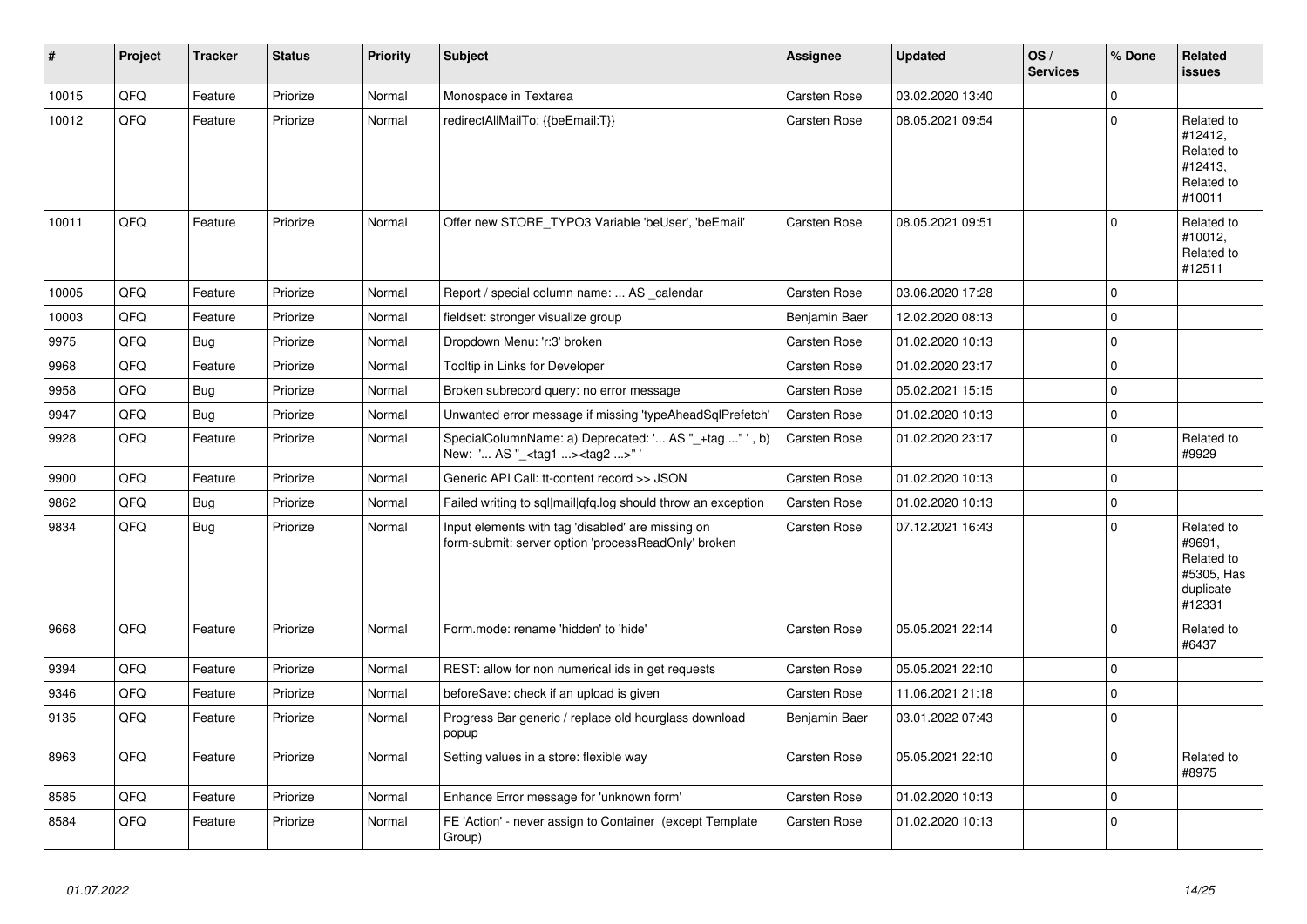| #    | Project | <b>Tracker</b> | <b>Status</b> | <b>Priority</b> | <b>Subject</b>                                                                            | Assignee            | <b>Updated</b>   | OS/<br><b>Services</b> | % Done      | <b>Related</b><br>issues |
|------|---------|----------------|---------------|-----------------|-------------------------------------------------------------------------------------------|---------------------|------------------|------------------------|-------------|--------------------------|
| 8277 | QFQ     | Feature        | Priorize      | Normal          | fe.parameter.default=                                                                     | Carsten Rose        | 01.02.2020 23:17 |                        | $\mathbf 0$ | Related to<br>#8113      |
| 8044 | QFQ     | Feature        | Priorize      | Normal          | Transaction: a) Form, b) Report                                                           | Carsten Rose        | 05.05.2021 22:14 |                        | $\mathbf 0$ | Related to<br>#8043      |
| 8037 | QFQ     | <b>Bug</b>     | Priorize      | Normal          | FE.type=upload (advanced mode): {{slaveId:V}} missing<br>during dynamic update            | Carsten Rose        | 01.02.2020 10:13 |                        | $\Omega$    |                          |
| 8034 | QFQ     | Feature        | Priorize      | Normal          | FormElement 'data': 22.22.2222 should not be accepted                                     | Carsten Rose        | 01.02.2020 10:13 |                        | $\Omega$    |                          |
| 7965 | QFQ     | Feature        | Priorize      | Normal          | Input type 'text' with visual format - currency                                           | Benjamin Baer       | 03.01.2022 07:45 |                        | $\mathbf 0$ |                          |
| 7730 | QFQ     | Feature        | Priorize      | Normal          | SELECT Box: title in between                                                              | Benjamin Baer       | 01.02.2020 23:22 |                        | 0           |                          |
| 7656 | QFQ     | Bug            | Priorize      | Normal          | FE with required, 'pattern' and 'extraButtonLock': always<br>complain about missing value | <b>Carsten Rose</b> | 01.02.2020 10:13 |                        | 0           |                          |
| 7630 | QFQ     | Feature        | Priorize      | Normal          | detailed error message for simple upload                                                  | Carsten Rose        | 01.02.2020 10:13 |                        | $\mathbf 0$ |                          |
| 7616 | QFQ     | <b>Bug</b>     | Priorize      | Normal          | Selectlist with Enum & Dynamic Update                                                     | <b>Carsten Rose</b> | 01.02.2020 10:13 |                        | 0           |                          |
| 7522 | QFQ     | Feature        | Priorize      | Normal          | Inserting default index.html to folder (Avoid Apache<br>Indexing)                         | Carsten Rose        | 01.02.2020 10:13 |                        | $\mathbf 0$ |                          |
| 7290 | QFQ     | Feature        | Priorize      | Normal          | FormEditor: title as textarea if LEN(title)>60                                            | Carsten Rose        | 01.02.2020 10:13 |                        | 0           | Blocked by<br>#7682      |
| 7217 | QFQ     | Feature        | Priorize      | Normal          | Download: notice User if `_sip=?` is missing                                              | Carsten Rose        | 01.02.2020 10:13 |                        | 0           |                          |
| 6998 | QFQ     | Feature        | Priorize      | Normal          | Form: with debug=on show column information as tooltip of<br>column label                 | Carsten Rose        | 01.02.2020 10:13 |                        | $\mathbf 0$ |                          |
| 6870 | QFQ     | Feature        | Priorize      | Normal          | Click on '_link' triggers an API call                                                     | Benjamin Baer       | 03.01.2022 08:25 |                        | 0           |                          |
| 6801 | QFQ     | Feature        | Priorize      | Normal          | Fabric: Maximize / Fulllscreen                                                            | Benjamin Baer       | 21.03.2022 09:56 |                        | $\mathbf 0$ |                          |
| 6574 | QFQ     | <b>Bug</b>     | Priorize      | Normal          | gfg.log: Fehlermeldung wurde angezeigt, aber nicht geloggt                                | <b>Carsten Rose</b> | 01.02.2020 10:13 |                        | $\mathbf 0$ |                          |
| 6566 | QFQ     | Bug            | Priorize      | Normal          | Link Function 'delete': provided parameter missing on page<br>reload                      | Benjamin Baer       | 03.01.2022 08:08 |                        | $\mathbf 0$ |                          |
| 6224 | QFQ     | Feature        | Priorize      | Normal          | Dynamic update: fade in/out fields                                                        | Benjamin Baer       | 21.03.2022 09:50 |                        | 0           |                          |
| 6140 | QFQ     | <b>Bug</b>     | Priorize      | Normal          | QFQ DnD Sort: Locked fields                                                               | Benjamin Baer       | 21.03.2022 09:56 |                        | $\Omega$    |                          |
| 5942 | QFQ     | Feature        | Priorize      | Normal          | 'L' and 'type': append to links, generate via '_link' by using<br>'u:' .                  | Carsten Rose        | 01.02.2020 10:13 |                        | $\Omega$    |                          |
| 5562 | QFQ     | Feature        | Priorize      | Normal          | Drag'n'Drop fuer Uploads                                                                  | Benjamin Baer       | 21.03.2022 09:52 |                        | 0           | Related to<br>#9706      |
| 5366 | QFQ     | Feature        | Priorize      | Normal          | Saving with keyboard shortcuts                                                            | Benjamin Baer       | 21.03.2022 09:47 |                        | 0           |                          |
| 4457 | QFQ     | Bug            | Priorize      | Normal          | typeahead: pressing return to select an item, saves the form<br>and closes the form.      | Benjamin Baer       | 03.01.2022 08:01 |                        | $\Omega$    | Related to<br>#4398      |
| 3867 | QFQ     | Feature        | Priorize      | Normal          | Readonly Formular: Template Groups add/delete<br>ausbeldnen                               | Carsten Rose        | 05.05.2021 22:12 |                        | $\Omega$    |                          |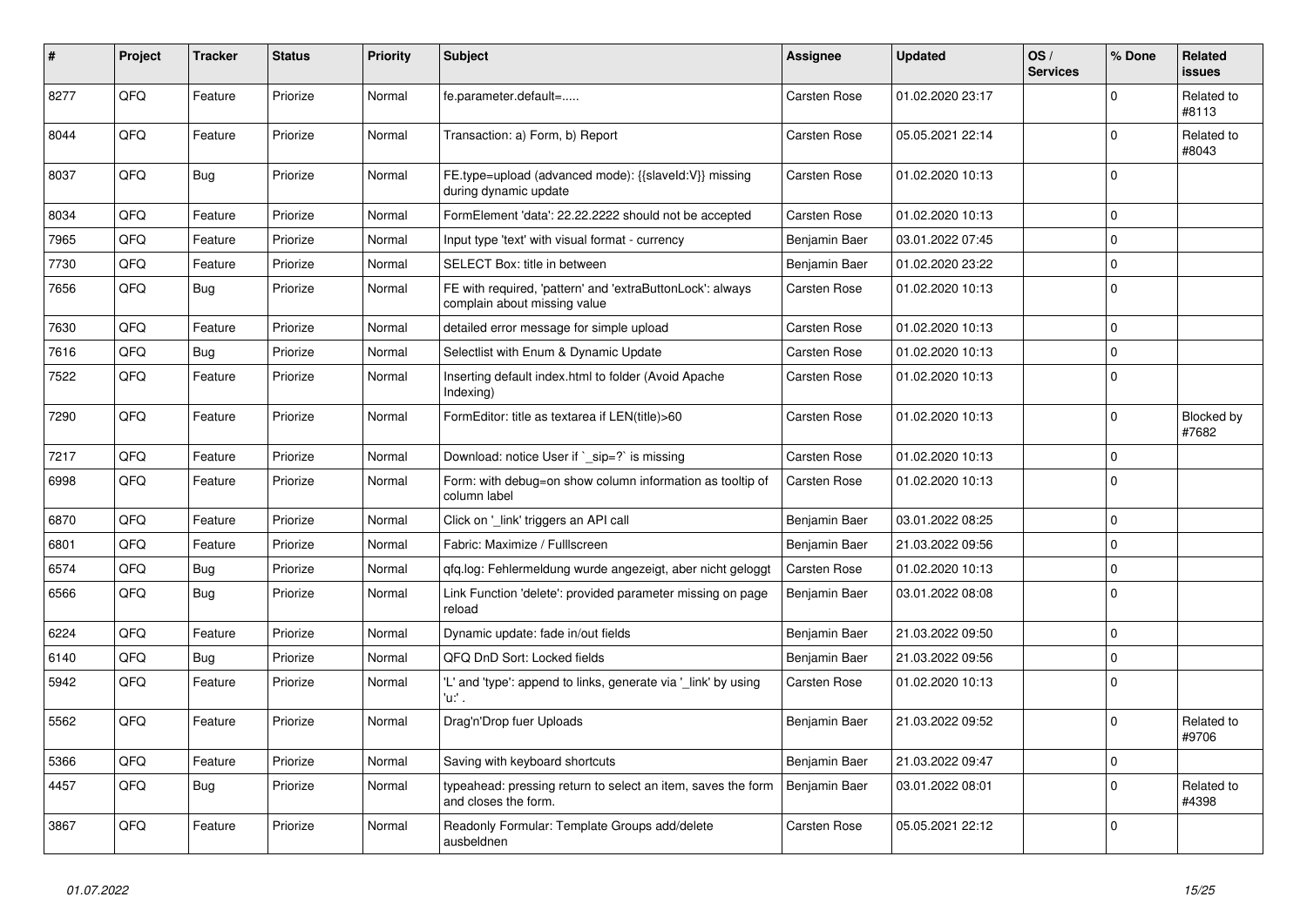| $\vert$ # | Project        | <b>Tracker</b> | <b>Status</b> | <b>Priority</b> | Subject                                                                                             | <b>Assignee</b> | <b>Updated</b>   | OS/<br><b>Services</b> | % Done              | Related<br>issues                                                                                                                                                     |
|-----------|----------------|----------------|---------------|-----------------|-----------------------------------------------------------------------------------------------------|-----------------|------------------|------------------------|---------------------|-----------------------------------------------------------------------------------------------------------------------------------------------------------------------|
| 3782      | QFQ            | Bug            | Priorize      | Normal          | Bei fehlerhafter Eingabe (z.B. Datum) sollte das erwartete<br>Format angezeigt werden               | Carsten Rose    | 01.02.2020 10:13 |                        | $\mathsf{O}\xspace$ |                                                                                                                                                                       |
| 2665      | QFQ            | <b>Bug</b>     | Priorize      | Normal          | Dynamic Update funktioniert nicht, wenn beim<br>entsprechenden FormElement eine size angegeben ist. | Benjamin Baer   | 03.01.2022 08:12 |                        | 30                  |                                                                                                                                                                       |
| 14320     | QFQ            | Feature        | ToDo          | Normal          | Allow specific HTML Tags and Attributes: general, TinyMCE                                           | Enis Nuredini   | 17.06.2022 10:44 |                        | 0                   | Related to<br>#12664,<br>Related to<br>#12039,<br>Related to<br>#11702,<br>Related to<br>#7239,<br>Related to<br>#3708,<br>Related to<br>#3646,<br>Related to<br>#880 |
| 14303     | QFQ            | Bug            | ToDo          | Normal          | datetime broken with picker                                                                         | Enis Nuredini   | 17.06.2022 09:02 |                        | $\mathbf 0$         | Related to<br>#12630                                                                                                                                                  |
| 13899     | QFQ            | Bug            | ToDo          | Normal          | Selenium: zum laufen bringen                                                                        | Enis Nuredini   | 25.03.2022 10:24 |                        | $\mathsf{O}\xspace$ |                                                                                                                                                                       |
| 12262     | QFQ            | Feature        | ToDo          | Normal          | Form buttons on top: more customable                                                                | Enis Nuredini   | 17.06.2022 10:44 |                        | $\mathsf{O}\xspace$ | Related to<br>#13945, Has<br>duplicate<br>#4046, Has<br>duplicate<br>#10080                                                                                           |
| 14323     | QFQ            | <b>Bug</b>     | In Progress   | Normal          | Report: render=both single - no impact                                                              | Carsten Rose    | 19.06.2022 18:31 |                        | $\mathsf{O}\xspace$ |                                                                                                                                                                       |
| 14175     | QFQ            | <b>Bug</b>     | In Progress   | Normal          | Opening a form with no QFQ Session cookie fails                                                     | Carsten Rose    | 03.06.2022 10:40 |                        | $\mathsf{O}\xspace$ |                                                                                                                                                                       |
| 13330     | QFQ            | Feature        | In Progress   | Normal          | Multi Form: Upload                                                                                  | Carsten Rose    | 07.11.2021 12:40 |                        | 50                  | Related to<br>#9706                                                                                                                                                   |
| 12630     | QFQ            | Feature        | In Progress   | Normal          | Input: date[time]: min / max values                                                                 | Enis Nuredini   | 20.06.2022 18:31 |                        | $\mathsf{O}\xspace$ | Related to<br>#10096,<br>Related to<br>#14302,<br>Related to<br>#14303                                                                                                |
| 12440     | QFQ            | Feature        | In Progress   | Normal          | Typo3 V10 upgrade (durchfuehren und testen)                                                         | Carsten Rose    | 21.03.2022 09:53 |                        | 50                  | Related to<br>#12357,<br>Related to<br>#12067,<br>Related to<br>#10661                                                                                                |
| 12439     | $\mathsf{QFQ}$ | Feature        | In Progress   | Normal          | TinyMCE Paste from Word & Character Count/Limit                                                     | Carsten Rose    | 05.05.2021 22:15 |                        | $\pmb{0}$           |                                                                                                                                                                       |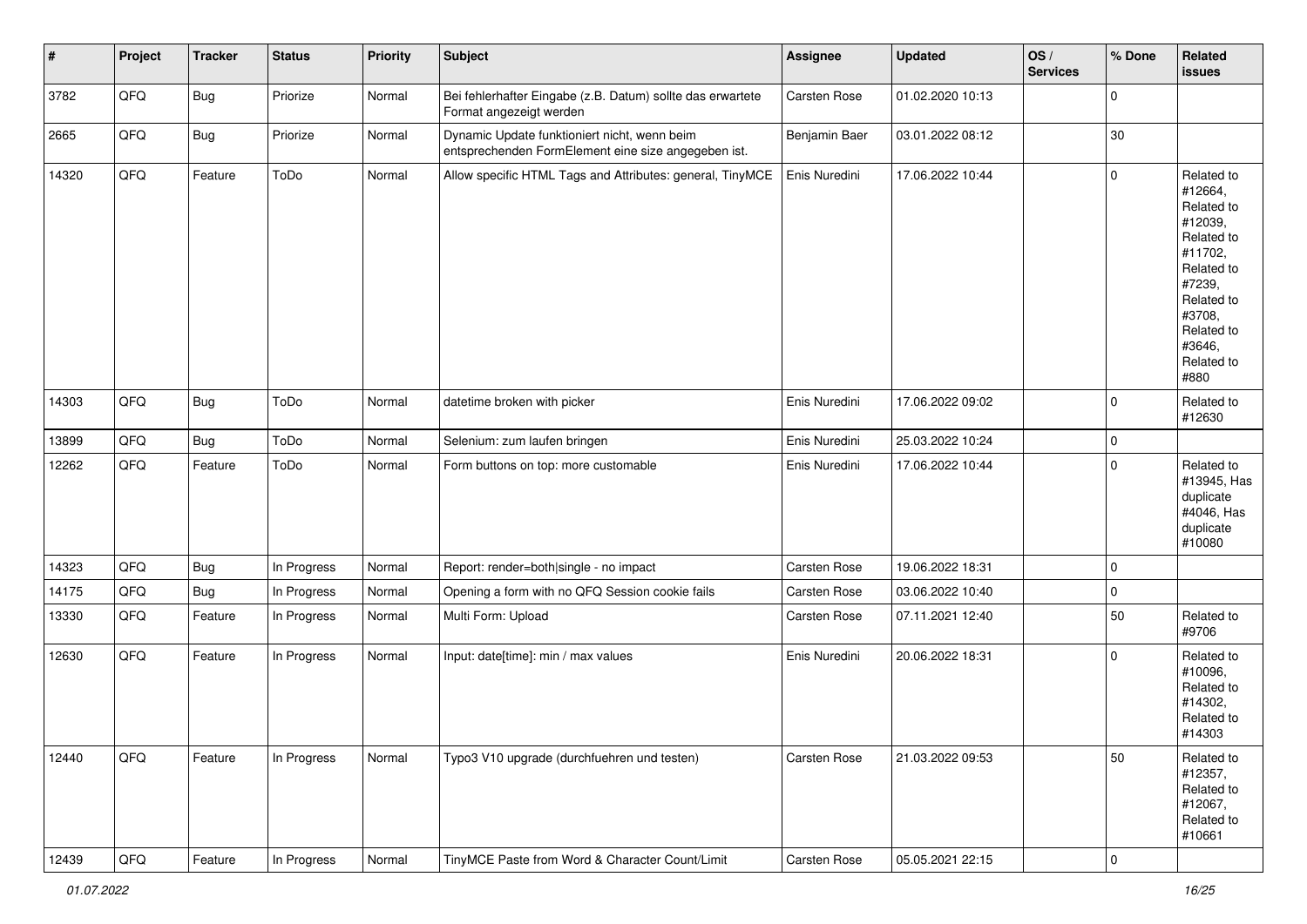| ∦     | Project | <b>Tracker</b> | <b>Status</b>              | <b>Priority</b> | <b>Subject</b>                                                                       | Assignee        | <b>Updated</b>   | OS/<br><b>Services</b> | % Done      | <b>Related</b><br>issues                                                                                                       |
|-------|---------|----------------|----------------------------|-----------------|--------------------------------------------------------------------------------------|-----------------|------------------|------------------------|-------------|--------------------------------------------------------------------------------------------------------------------------------|
| 11980 | QFQ     | Feature        | In Progress                | Normal          | protected verzeichnis MUSS geschützt werden                                          | Carsten Rose    | 07.09.2021 13:30 |                        | $\mathbf 0$ |                                                                                                                                |
| 11517 | QFQ     | <b>Bug</b>     | In Progress                | Normal          | extraButtonInfo Broken for multiple FormElements                                     | Carsten Rose    | 12.05.2022 13:12 |                        | $\pmb{0}$   | Related to<br>#7890,<br>Related to<br>#3811, Has<br>duplicate<br>#10905, Has<br>duplicate<br>#10553, Has<br>duplicate<br>#6779 |
| 11076 | QFQ     | Feature        | In Progress                | Normal          | SELECT  AS _websocket                                                                | Carsten Rose    | 30.08.2020 17:49 |                        | $\Omega$    |                                                                                                                                |
| 10793 | QFQ     | Feature        | In Progress                | Normal          | <b>Update NPM Packages</b>                                                           | Carsten Rose    | 07.09.2021 13:25 |                        | 30          |                                                                                                                                |
| 10661 | QFQ     | <b>Bug</b>     | In Progress                | Normal          | Typo3 Warnungen                                                                      | Carsten Rose    | 07.09.2021 13:23 |                        | $\pmb{0}$   | Related to<br>#12440                                                                                                           |
| 10443 | QFQ     | Feature        | In Progress                | Normal          | Konzept_api / _live                                                                  | Carsten Rose    | 07.05.2020 09:39 |                        | $\pmb{0}$   |                                                                                                                                |
| 9691  | QFQ     | Bug            | In Progress                | Normal          | Checkbox: dynamic update > readonly                                                  | Carsten Rose    | 01.02.2020 23:22 |                        | 50          | Related to<br>#9834                                                                                                            |
| 6250  | QFQ     | Feature        | In Progress                | Normal          | Enhance layout: a) Subrecord, b) Subrecord-Title                                     | Carsten Rose    | 01.02.2020 23:22 |                        | $\pmb{0}$   | Related to<br>#5391                                                                                                            |
| 5695  | QFQ     | Feature        | In Progress                | Normal          | Multiform                                                                            | Carsten Rose    | 02.01.2021 18:38 |                        | $\pmb{0}$   |                                                                                                                                |
| 4194  | QFQ     | Feature        | In Progress                | Normal          | Bootstrap 4 ist jetzt offiziel                                                       |                 | 03.05.2021 20:47 |                        | 0           | Related to<br>#10114                                                                                                           |
| 13566 | QFQ     | Feature        | Ready to sync<br>(develop) | Normal          | Delete config-example.qfq.php file                                                   | Carsten Rose    | 23.12.2021 09:25 |                        | 0           |                                                                                                                                |
| 13767 | QFQ     | <b>Bug</b>     | Feedback                   | Normal          | date/time-picker: required shows up/down button orange                               | Enis Nuredini   | 16.05.2022 23:16 |                        | 0           |                                                                                                                                |
| 13572 | QFQ     | Feature        | Feedback                   | Normal          | Form Load: misleading error message on trying to load non<br>existent primary record | Enis Nuredini   | 16.05.2022 23:16 |                        | 100         |                                                                                                                                |
| 12584 | QFQ     | Feature        | Feedback                   | Normal          | T3 v10 migration script: replace alias-patterns (v11)                                | Carsten Rose    | 28.05.2022 11:12 |                        | 100         |                                                                                                                                |
| 12546 | QFQ     | <b>Bug</b>     | Feedback                   | Normal          | Branch 'Development' - Unit Tests mit dirty workaround<br>angepasst                  | Carsten Rose    | 19.03.2022 17:48 |                        | $\pmb{0}$   |                                                                                                                                |
| 11347 | QFQ     | Bug            | Feedback                   | Normal          | If Bedingungen funktionieren nicht korrekt                                           | Christoph Fuchs | 21.03.2021 20:37 |                        | 0           |                                                                                                                                |
| 10782 | QFQ     | Feature        | Feedback                   | Normal          | Tiny MCE: Image Upload                                                               | Enis Nuredini   | 16.05.2022 23:16 |                        | $\mathbf 0$ | Related to<br>#12452                                                                                                           |
| 10124 | QFQ     | Feature        | Feedback                   | Normal          | qfq AAI-Login                                                                        | Karin Niffeler  | 07.05.2020 09:36 |                        | 0           |                                                                                                                                |
| 9898  | QFQ     | <b>Bug</b>     | Feedback                   | Normal          | Formular trotz Timeout gespeichert                                                   | Benjamin Baer   | 01.02.2020 15:56 |                        | $\mathbf 0$ |                                                                                                                                |
| 9535  | QFQ     | <b>Bug</b>     | Feedback                   | Normal          | Report:  AS '_vertical' - column to wide - vertical >> rot45,<br>rot90               | Benjamin Baer   | 01.02.2020 15:56 |                        | $\Omega$    |                                                                                                                                |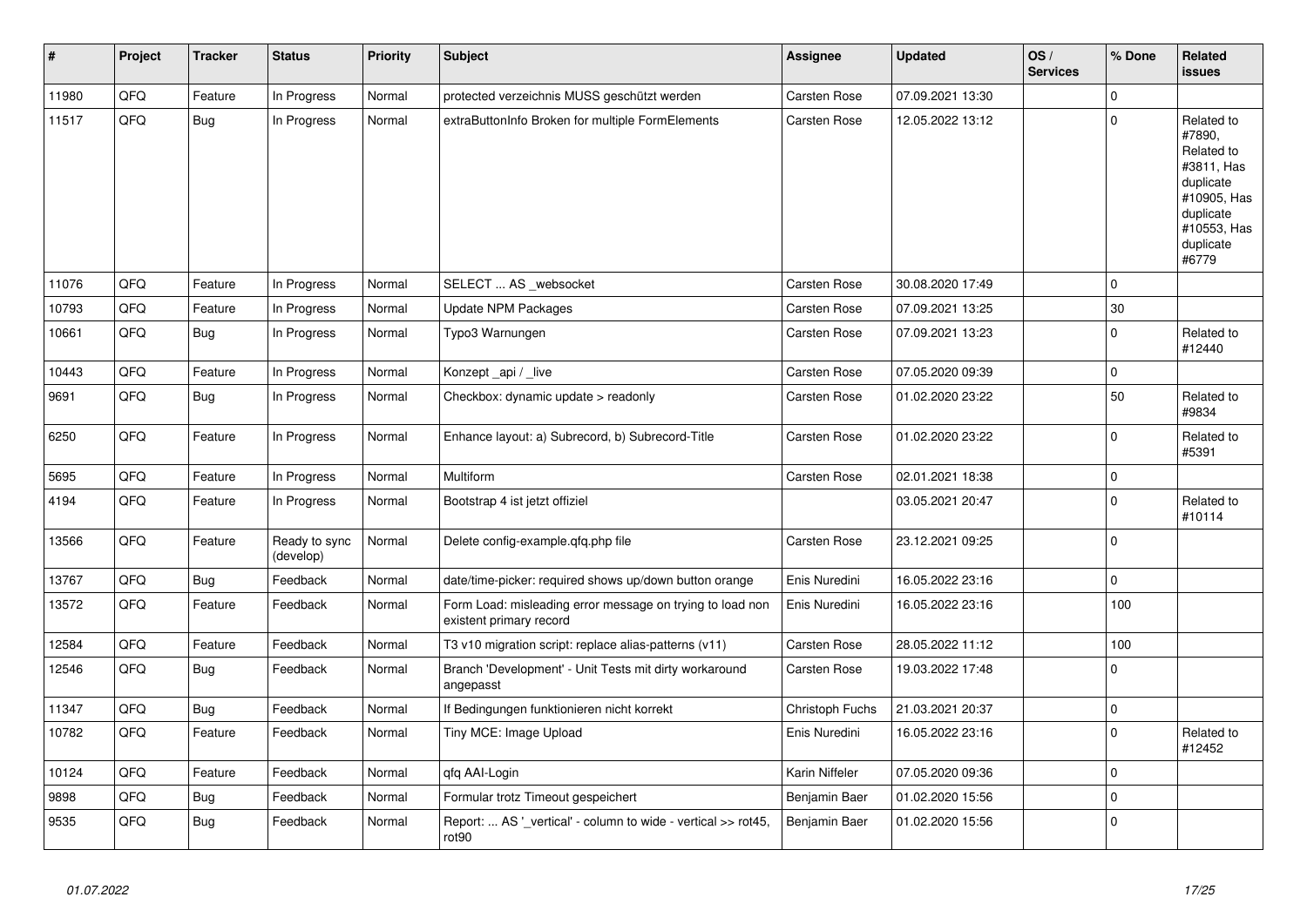| #     | Project | <b>Tracker</b> | <b>Status</b>     | <b>Priority</b> | Subject                                                                  | <b>Assignee</b>   | <b>Updated</b>   | OS/<br><b>Services</b> | % Done      | <b>Related</b><br>issues                                              |
|-------|---------|----------------|-------------------|-----------------|--------------------------------------------------------------------------|-------------------|------------------|------------------------|-------------|-----------------------------------------------------------------------|
| 8316  | QFQ     | <b>Bug</b>     | Feedback          | Normal          | Documentation/Behaviour for Nested Queries and<br>Record-Store confusing | Nicola Chiapolini | 20.11.2019 09:14 |                        | 0           |                                                                       |
| 5894  | QFQ     | Feature        | Feedback          | Normal          | Typeahead in Report: show/hide rows dynamically                          | Carsten Rose      | 18.02.2022 08:50 |                        | $\Omega$    | Related to<br>#5893.<br>Related to<br>#5885                           |
| 13608 | QFQ     | Feature        | Some day<br>maybe | Normal          | Automatic Browser Language Redirect                                      | Enis Nuredini     | 17.06.2022 08:35 |                        | $\Omega$    |                                                                       |
| 12611 | QFQ     | Feature        | Some day<br>maybe | Normal          | Refactoring: Bootstrap with Lazy Loading                                 | Carsten Rose      | 08.06.2022 10:37 |                        | $\Omega$    | Related to<br>#12490,<br>Related to<br>#10013,<br>Related to<br>#7732 |
| 12337 | QFQ     | Feature        | Some day<br>maybe | Normal          | Database.php: better caching                                             | Carsten Rose      | 16.09.2021 15:10 |                        | $\Omega$    |                                                                       |
| 12315 | QFQ     | Feature        | Some day<br>maybe | Normal          | Form History (Diffs) / Backups                                           | Carsten Rose      | 16.09.2021 15:10 |                        | 0           |                                                                       |
| 11323 | QFQ     | Feature        | Some day<br>maybe | Normal          | Report Frontend Editor Modal + Codemirror                                | Carsten Rose      | 16.09.2021 15:10 |                        | $\mathbf 0$ | Related to<br>#11036                                                  |
| 11322 | QFQ     | Feature        | Some day<br>maybe | Normal          | Form Element JSON - (multiline parameter field)                          | Carsten Rose      | 16.09.2021 15:10 |                        | 0           |                                                                       |
| 11217 | QFQ     | Feature        | Some day<br>maybe | Normal          | <b>Extend Script Functionality</b>                                       | Carsten Rose      | 16.09.2021 15:10 |                        | $\mathbf 0$ |                                                                       |
| 11036 | QFQ     | Feature        | Some day<br>maybe | Normal          | inline report editor permissions                                         | Carsten Rose      | 16.09.2021 15:09 |                        | $\mathbf 0$ | Related to<br>#11323                                                  |
| 10745 | QFQ     | Feature        | Some day<br>maybe | Normal          | <b>Tablesorter Excel Export</b>                                          | Carsten Rose      | 16.09.2021 15:09 |                        | $\mathbf 0$ |                                                                       |
| 10738 | QFQ     | Feature        | Some day<br>maybe | Normal          | CORS headers for external API requests                                   |                   | 10.06.2020 14:00 |                        | 0           |                                                                       |
| 10716 | QFQ     | Feature        | Some day<br>maybe | Normal          | Business Logic mit Externen Skripten                                     | Carsten Rose      | 16.09.2021 15:10 |                        | $\mathbf 0$ | Related to<br>#10713,<br>Related to<br>#8217                          |
| 10116 | QFQ     | Feature        | Some day<br>maybe | Normal          | TypeAhead: Tag - show inside 'input' element                             | Carsten Rose      | 16.09.2021 15:09 |                        | $\Omega$    |                                                                       |
| 10095 | QFQ     | Feature        | Some day<br>maybe | Normal          | Generic Gitlab Integration into QFQ                                      | Carsten Rose      | 16.09.2021 15:10 |                        | $\Omega$    |                                                                       |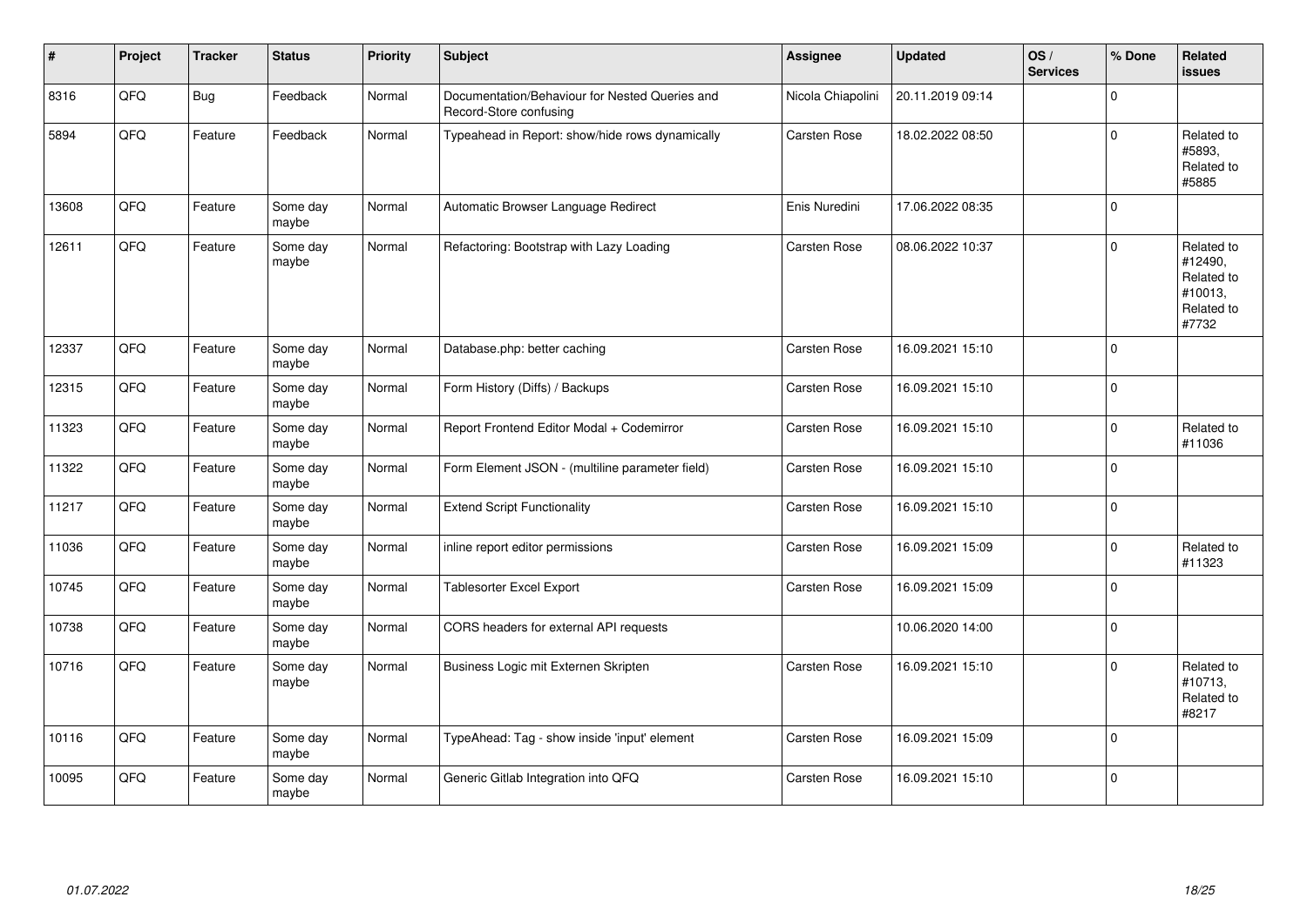| #     | Project | <b>Tracker</b> | <b>Status</b>     | <b>Priority</b> | <b>Subject</b>                                                           | Assignee            | <b>Updated</b>   | OS/<br><b>Services</b> | % Done      | Related<br><b>issues</b>                                              |
|-------|---------|----------------|-------------------|-----------------|--------------------------------------------------------------------------|---------------------|------------------|------------------------|-------------|-----------------------------------------------------------------------|
| 10013 | QFQ     | Feature        | Some day<br>maybe | Normal          | FE.typ=editor: CodeMirror                                                | Carsten Rose        | 08.06.2022 10:37 |                        | $\mathbf 0$ | Related to<br>#12611,<br>Related to<br>#12490,<br>Related to<br>#7732 |
| 9704  | QFQ     | Feature        | Some day<br>maybe | Normal          | Thumbnails Generieren beim Splitten von PDF Files                        | Carsten Rose        | 11.12.2019 16:01 |                        | $\mathbf 0$ |                                                                       |
| 9669  | QFQ     | <b>Bug</b>     | Some day<br>maybe | Normal          | Checkbox / Template Group: radio/checkbox visible broken<br>after 'add'  | Carsten Rose        | 16.06.2021 13:47 |                        | $\mathbf 0$ | Related to<br>#8091                                                   |
| 9579  | QFQ     | Feature        | Some day<br>maybe | Normal          | Multiform with Process Row                                               | Carsten Rose        | 11.12.2019 16:01 |                        | $\mathbf 0$ |                                                                       |
| 9281  | QFQ     | <b>Bug</b>     | Some day<br>maybe | Normal          | Allow STRICT_TRANS_TABLES                                                | Carsten Rose        | 02.01.2021 18:43 |                        | $\mathbf 0$ |                                                                       |
| 9130  | QFQ     | Feature        | Some day<br>maybe | Normal          | tablesorter: Automatic Row numbering / Zeilenummer                       | Benjamin Baer       | 01.02.2020 23:22 |                        | $\mathbf 0$ |                                                                       |
| 9126  | QFQ     | <b>Bug</b>     | Some day<br>maybe | Normal          | hidden Form elements are present in page source                          |                     | 02.01.2021 18:41 |                        | $\mathbf 0$ |                                                                       |
| 9024  | QFQ     | <b>Bug</b>     | Some day<br>maybe | Normal          | QFQ Einarbeitung                                                         |                     | 01.02.2020 15:56 |                        | $\mathbf 0$ |                                                                       |
| 9020  | QFQ     | <b>Bug</b>     | Some day<br>maybe | Normal          | radio mit buttonClass und dynamicUpdate lassen sich nicht<br>kombinieren |                     | 11.12.2019 16:01 |                        | $\mathbf 0$ |                                                                       |
| 8894  | QFQ     | Feature        | Some day<br>maybe | Normal          | Documentation Tags Usable in QFQ Application                             | <b>Carsten Rose</b> | 11.12.2019 16:01 |                        | $\mathbf 0$ |                                                                       |
| 8892  | QFQ     | Feature        | Some day<br>maybe | Normal          | Display and Edit SQL Comments in Form Editor                             | Carsten Rose        | 11.12.2019 16:01 |                        | $\mathbf 0$ |                                                                       |
| 8586  | QFQ     | Feature        | Some day<br>maybe | Normal          | QFQ: Enhance Error message for 'record not found'                        | Carsten Rose        | 16.09.2021 15:10 |                        | 0           |                                                                       |
| 8522  | QFQ     | Feature        | Some day<br>maybe | Normal          | build QFQ - npm warnings                                                 | Benjamin Baer       | 01.02.2020 23:19 |                        | 50          |                                                                       |
| 8520  | QFQ     | Feature        | Some day<br>maybe | Normal          | Bring QFQ to Composer                                                    | Carsten Rose        | 16.09.2021 15:10 |                        | $\mathbf 0$ |                                                                       |
| 8106  | QFQ     | <b>Bug</b>     | Some day<br>maybe | Normal          | Dynamic Update: Feld kann nicht auf empty zurückgesetzt<br>werden        | <b>Carsten Rose</b> | 11.12.2019 16:01 |                        | $\mathbf 0$ |                                                                       |
| 8101  | QFQ     | Feature        | Some day<br>maybe | Normal          | Password hash: support further hashing methods                           | Carsten Rose        | 16.09.2021 15:10 |                        | 0           |                                                                       |
| 8056  | QFQ     | Feature        | Some day<br>maybe | Normal          | Termin Organisation (Reservation)                                        |                     | 01.02.2020 23:19 |                        | 0           | Related to<br>#8658                                                   |
| 7921  | QFQ     | Feature        | Some day<br>maybe | Normal          | Rest API Export: URL kuerzer machen                                      |                     | 01.02.2020 23:19 |                        | $\mathbf 0$ |                                                                       |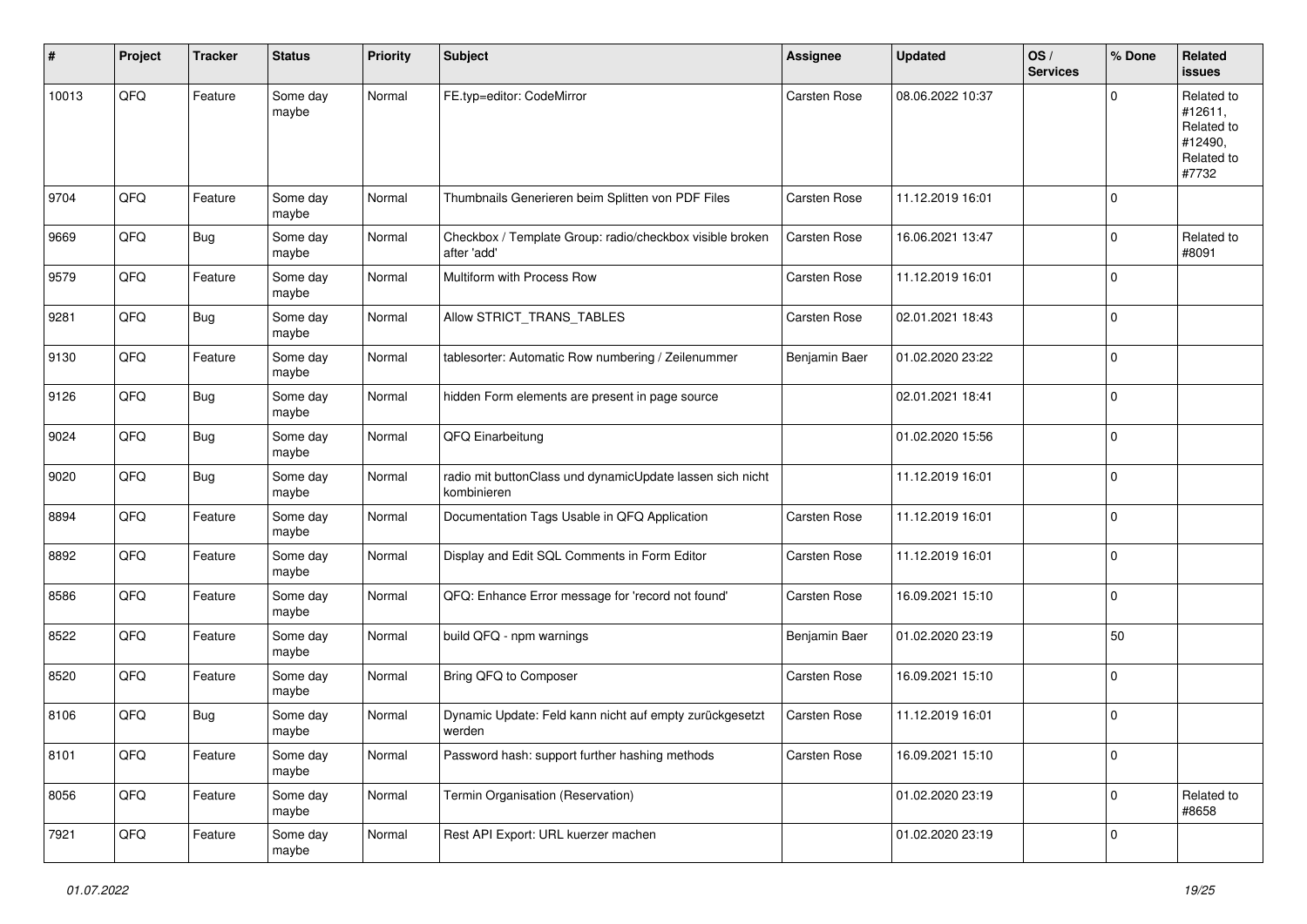| ∦    | Project | <b>Tracker</b> | <b>Status</b>     | <b>Priority</b> | <b>Subject</b>                                                                                 | <b>Assignee</b> | <b>Updated</b>   | OS/<br><b>Services</b> | % Done      | Related<br>issues                                                      |
|------|---------|----------------|-------------------|-----------------|------------------------------------------------------------------------------------------------|-----------------|------------------|------------------------|-------------|------------------------------------------------------------------------|
| 7732 | QFQ     | Feature        | Some day<br>maybe | Normal          | Javascript: Lazy Loading der add on libs                                                       | Benjamin Baer   | 08.06.2022 10:38 |                        | $\Omega$    | Related to<br>#12611,<br>Related to<br>#12490,<br>Related to<br>#10013 |
| 7453 | QFQ     | Feature        | Some day<br>maybe | Normal          | import / export forms QFQ                                                                      | Carsten Rose    | 16.09.2021 15:10 |                        | 0           |                                                                        |
| 7452 | QFQ     | Feature        | Some day<br>maybe | Normal          | automate deployment new QFQ version                                                            | Carsten Rose    | 16.09.2021 15:10 |                        | $\Omega$    |                                                                        |
| 7402 | QFQ     | <b>Bug</b>     | Some day<br>maybe | Normal          | thumbnail cache: outdated picture when permission denied<br>and permission resolved.           |                 | 01.02.2020 23:20 |                        | 0           |                                                                        |
| 7336 | QFQ     | Feature        | Some day<br>maybe | Normal          | PDF Upload: disallow PDFs with specific Meta information                                       | Carsten Rose    | 11.12.2019 16:01 |                        | $\mathbf 0$ |                                                                        |
| 7281 | QFQ     | <b>Bug</b>     | Some day<br>maybe | Normal          | Subrecords: on large screen separator line too short                                           |                 | 01.02.2020 23:19 |                        | 0           |                                                                        |
| 7278 | QFQ     | Feature        | Some day<br>maybe | Normal          | Form: Wert vordefinieren der immer gesetzt wird                                                |                 | 02.05.2021 09:27 |                        | $\mathbf 0$ |                                                                        |
| 7229 | QFQ     | Feature        | Some day<br>maybe | Normal          | New FormElement.type: Button                                                                   |                 | 01.02.2021 12:32 |                        | 0           |                                                                        |
| 7108 | QFQ     | Feature        | Some day<br>maybe | Normal          | <b>QFQ Wrap Elements</b>                                                                       |                 | 11.12.2019 16:01 |                        | 0           |                                                                        |
| 7107 | QFQ     | Feature        | Some day<br>maybe | Normal          | Showcase Registration Tool: Anmeldung / Administration :<br>Liste Anmeldungen / Emaileinaldung | Carsten Rose    | 11.12.2019 16:01 |                        | $\mathbf 0$ |                                                                        |
| 7106 | QFQ     | Feature        | Some day<br>maybe | Normal          | Beispiel Nummerierung von Rows in Report                                                       |                 | 11.12.2019 16:01 |                        | $\mathbf 0$ |                                                                        |
| 7105 | QFQ     | Feature        | Some day<br>maybe | Normal          | Beispiel wie man in einer zweiten Tabelle speichert.                                           |                 | 11.12.2019 16:01 |                        | 0           |                                                                        |
| 7104 | QFQ     | Feature        | Some day<br>maybe | Normal          | Manual: hint about escaping if '\r' appears in mail body                                       |                 | 11.12.2019 16:01 |                        | 0           |                                                                        |
| 7101 | QFQ     | <b>Bug</b>     | Some day<br>maybe | Normal          | 'form' in SIP and 'report' - breaks                                                            |                 | 01.02.2020 23:20 |                        | $\mathbf 0$ |                                                                        |
| 7100 | QFQ     | Feature        | Some day<br>maybe | Normal          | Download: log access, max downloads, time limit                                                |                 | 01.02.2020 23:19 |                        | 0           |                                                                        |
| 6992 | QFQ     | Feature        | Some day<br>maybe | Normal          | DB exception: Syntax Highlight                                                                 |                 | 11.12.2019 16:01 |                        | $\pmb{0}$   | Related to<br>#5450                                                    |
| 6972 | QFQ     | Feature        | Some day<br>maybe | Normal          | Fabric Clipboard / cross browser tab                                                           | Benjamin Baer   | 01.02.2020 23:21 |                        | 0           |                                                                        |
| 6970 | QFG     | Feature        | Some day<br>maybe | Normal          | tablesorter: default fuer 'sortReset' aendern von 'Ctrl' zu 'Alt'                              | Benjamin Baer   | 01.02.2020 23:21 |                        | $\pmb{0}$   |                                                                        |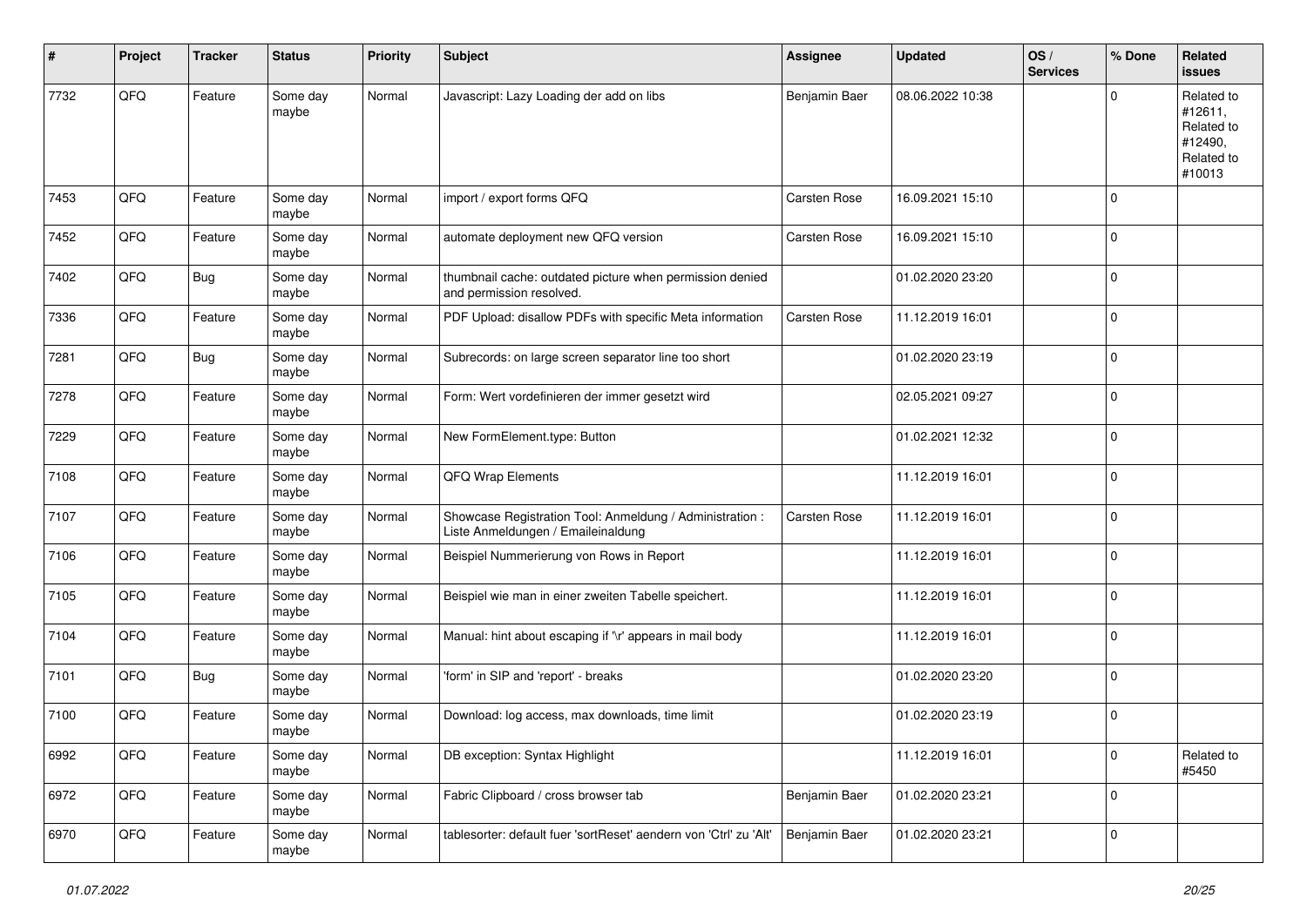| $\sharp$ | Project | <b>Tracker</b> | <b>Status</b>     | <b>Priority</b> | <b>Subject</b>                                                                    | <b>Assignee</b> | <b>Updated</b>   | OS/<br><b>Services</b> | % Done      | Related<br><b>issues</b> |
|----------|---------|----------------|-------------------|-----------------|-----------------------------------------------------------------------------------|-----------------|------------------|------------------------|-------------|--------------------------|
| 6715     | QFQ     | Feature        | Some day<br>maybe | Normal          | Code-Refactoring: dbArray vereinheitlichen                                        | Carsten Rose    | 11.12.2019 16:02 |                        | $\Omega$    |                          |
| 6704     | QFQ     | Feature        | Some day<br>maybe | Normal          | Upload Mode: Bilder in Notizen rechts sollen aktuellen<br>Upload repräsentieren.  |                 | 01.02.2020 23:19 |                        | $\mathbf 0$ | Related to<br>#3264      |
| 6515     | QFQ     | Feature        | Some day<br>maybe | Normal          | Formular: Felder dynamisch ein/ausblenden                                         |                 | 11.12.2019 16:02 |                        | $\mathbf 0$ |                          |
| 6299     | QFQ     | Feature        | Some day<br>maybe | Normal          | Attack detection: log table with invalid SIP access                               |                 | 11.12.2019 16:02 |                        | $\Omega$    | Related to<br>#3947      |
| 6288     | QFQ     | Feature        | Some day<br>maybe | Normal          | Best Practice: Erklaeren wie man ein Formular ganz in<br>'weiss' erstellen kann   |                 | 11.12.2019 16:02 |                        | $\mathbf 0$ |                          |
| 6084     | QFQ     | Feature        | Some day<br>maybe | Normal          | New escape type: 'D' - convert date                                               |                 | 01.02.2020 23:19 |                        | $\Omega$    |                          |
| 6083     | QFQ     | Feature        | Some day<br>maybe | Normal          | Dynamic Update: Value Check via SQL                                               |                 | 11.12.2019 16:02 |                        | $\mathbf 0$ |                          |
| 5991     | QFQ     | <b>Bug</b>     | Some day<br>maybe | Normal          | URLs with ' ' or long parameter are problematic                                   | Carsten Rose    | 01.02.2020 23:19 |                        | $\mathbf 0$ |                          |
| 5983     | QFQ     | Feature        | Some day<br>maybe | Normal          | Form Submit (save & update): normalize date/-time FE                              | Carsten Rose    | 01.02.2020 23:19 |                        | $\Omega$    |                          |
| 5923     | QFQ     | Feature        | Some day<br>maybe | Normal          | fillStoreSystemBySqlLate                                                          |                 | 01.02.2020 23:19 |                        | $\mathbf 0$ |                          |
| 5895     | QFQ     | Feature        | Some day<br>maybe | Normal          | Tutorial: List of all QFQ Features                                                |                 | 01.02.2020 23:19 |                        | $\mathbf 0$ |                          |
| 5893     | QFQ     | Feature        | Some day<br>maybe | Normal          | Edit on double-click                                                              |                 | 01.02.2020 23:19 |                        | $\mathbf 0$ | Related to<br>#5894      |
| 5892     | QFQ     | Feature        | Some day<br>maybe | Normal          | QFQ should use T3 API to manipulate FE GROUP<br>membership                        |                 | 01.02.2020 23:20 |                        | $\mathbf 0$ |                          |
| 5877     | QFQ     | <b>Bug</b>     | Some day<br>maybe | Normal          | FE.type=note:bsColumn strange behaviour                                           |                 | 01.02.2020 23:19 |                        | $\mathbf 0$ |                          |
| 5852     | QFQ     | Feature        | Some day<br>maybe | Normal          | Logging: mail.log / sql.log - im FE anzeigen und via AJAX<br>aktualisieren        | Carsten Rose    | 01.02.2020 23:19 |                        | $\Omega$    | Related to<br>#5885      |
| 5851     | QFQ     | Feature        | Some day<br>maybe | Normal          | Queue System implementieren: MQTT, RabbitMQ                                       |                 | 01.02.2020 23:20 |                        | $\Omega$    | Related to<br>#5715      |
| 5850     | QFQ     | Feature        | Some day<br>maybe | Normal          | Deployment: In QFQ Doc best practice fuer zeitgemaesses<br>Deployment beschreiben |                 | 01.02.2020 23:20 |                        | $\Omega$    |                          |
| 5805     | QFQ     | Feature        | Some day<br>maybe | Normal          | TypeAHead SQL value instead of key stored                                         |                 | 01.02.2020 23:19 |                        | $\mathbf 0$ | Related to<br>#5444      |
| 5783     | QFQ     | Feature        | Some day<br>maybe | Normal          | <b>BPMN View/Edit</b>                                                             |                 | 11.12.2019 16:02 |                        | $\Omega$    |                          |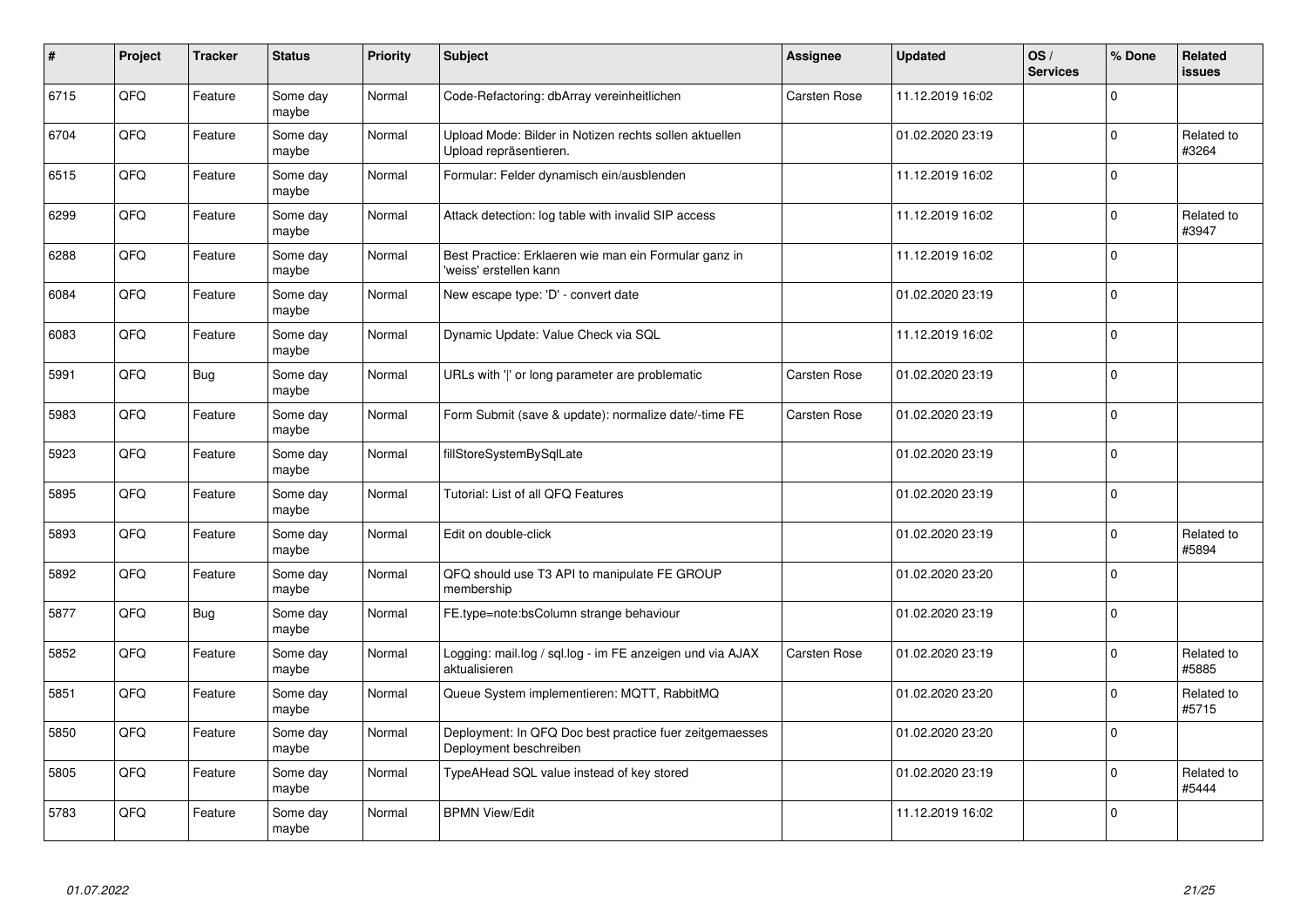| #    | Project | <b>Tracker</b> | <b>Status</b>     | <b>Priority</b> | <b>Subject</b>                                                                                                       | <b>Assignee</b>     | <b>Updated</b>   | OS/<br><b>Services</b> | % Done      | Related<br>issues                           |
|------|---------|----------------|-------------------|-----------------|----------------------------------------------------------------------------------------------------------------------|---------------------|------------------|------------------------|-------------|---------------------------------------------|
| 5768 | QFQ     | <b>Bug</b>     | Some day<br>maybe | Normal          | '{{pageLanguage:T}}' missing if QFQ is called via api                                                                | Carsten Rose        | 01.02.2020 23:19 |                        | $\mathbf 0$ |                                             |
| 5706 | QFQ     | Bug            | Some day<br>maybe | Normal          | upload: fileDestination needs to be sanatized                                                                        | <b>Carsten Rose</b> | 01.02.2020 23:19 |                        | $\mathbf 0$ |                                             |
| 5665 | QFQ     | Feature        | Some day<br>maybe | Normal          | Versuch das '{{!' nicht mehr noetig ist.                                                                             | Carsten Rose        | 01.02.2020 23:20 |                        | $\mathbf 0$ | Related to<br>#7432,<br>Related to<br>#7434 |
| 5579 | QFQ     | Feature        | Some day<br>maybe | Normal          | Enhance Doc / Presentation: variable type 'link column type'                                                         | Carsten Rose        | 01.02.2020 23:19 |                        | $\mathbf 0$ |                                             |
| 5557 | QFQ     | <b>Bug</b>     | Some day<br>maybe | Normal          | Form load: STORE_RECORD filled, but should be empty                                                                  | Carsten Rose        | 01.02.2020 23:19 |                        | 0           |                                             |
| 5548 | QFQ     | Feature        | Some day<br>maybe | Normal          | 801 Textfiles/Scriptfiles als Thumbnail                                                                              | Carsten Rose        | 07.03.2022 16:26 |                        | $\mathbf 0$ |                                             |
| 5480 | QFQ     | Feature        | Some day<br>maybe | Normal          | QFQ: Dokumentation mit Screenshots versehen                                                                          | Carsten Rose        | 01.02.2020 23:20 |                        | $\mathbf 0$ | Related to<br>#9879                         |
| 5455 | QFQ     | Feature        | Some day<br>maybe | Normal          | Mail Redirects grld abhaengig                                                                                        |                     | 01.02.2020 23:20 |                        | $\mathbf 0$ |                                             |
| 5452 | QFQ     | Feature        | Some day<br>maybe | Normal          | Thumbnails from PDF: bad quality                                                                                     |                     | 01.02.2020 23:20 |                        | $\mathbf 0$ |                                             |
| 5428 | QFQ     | Feature        | Some day<br>maybe | Normal          | secure thumbnail: late render on access.                                                                             | Carsten Rose        | 01.02.2020 23:20 |                        | $\mathbf 0$ |                                             |
| 5389 | QFQ     | Feature        | Some day<br>maybe | Normal          | QFQ Design: Multline label / note                                                                                    | Benjamin Baer       | 01.02.2020 23:19 |                        | $\mathbf 0$ |                                             |
| 5342 | QFQ     | Feature        | Some day<br>maybe | Normal          | link - with HTML Attributes                                                                                          |                     | 01.02.2020 23:20 |                        | $\mathbf 0$ | Related to<br>#14077                        |
| 5160 | QFQ     | Feature        | Some day<br>maybe | Normal          | QFQ collaborative / together.js, ShareJS, y-js, collaborative,                                                       |                     | 11.12.2019 16:02 |                        | $\mathbf 0$ |                                             |
| 5132 | QFQ     | Feature        | Some day<br>maybe | Normal          | Error Message sendmail missing attachment: more details                                                              | Carsten Rose        | 01.02.2020 23:19 |                        | $\mathbf 0$ |                                             |
| 5129 | QFQ     | Feature        | Some day<br>maybe | Normal          | Reports: SQL fuer x Achse und y Achse                                                                                |                     | 11.12.2019 16:02 |                        | $\mathbf 0$ |                                             |
| 5024 | QFQ     | Feature        | Some day<br>maybe | Normal          | Fabric: Generate PDF with edits                                                                                      | Benjamin Baer       | 01.02.2020 23:20 |                        | $\mathbf 0$ | Related to<br>#10704                        |
| 5021 | QFQ     | <b>Bug</b>     | Some day<br>maybe | Normal          | FE.typ=extra - during save displays error 'datum2' already<br>filled in STORE_SIP - the value is stored nevertheless | Carsten Rose        | 01.02.2020 23:19 |                        | $\mathbf 0$ | Related to<br>#3875                         |
| 4974 | QFQ     | Feature        | Some day<br>maybe | Normal          | Long polling - inform all listening clients of changes                                                               |                     | 11.12.2019 16:02 |                        | $\mathbf 0$ |                                             |
| 4956 | QFO     | Feature        | Some day<br>maybe | Normal          | Sendmail: Benutzerdefinierte Headers                                                                                 | Carsten Rose        | 11.12.2019 16:02 |                        | $\mathbf 0$ |                                             |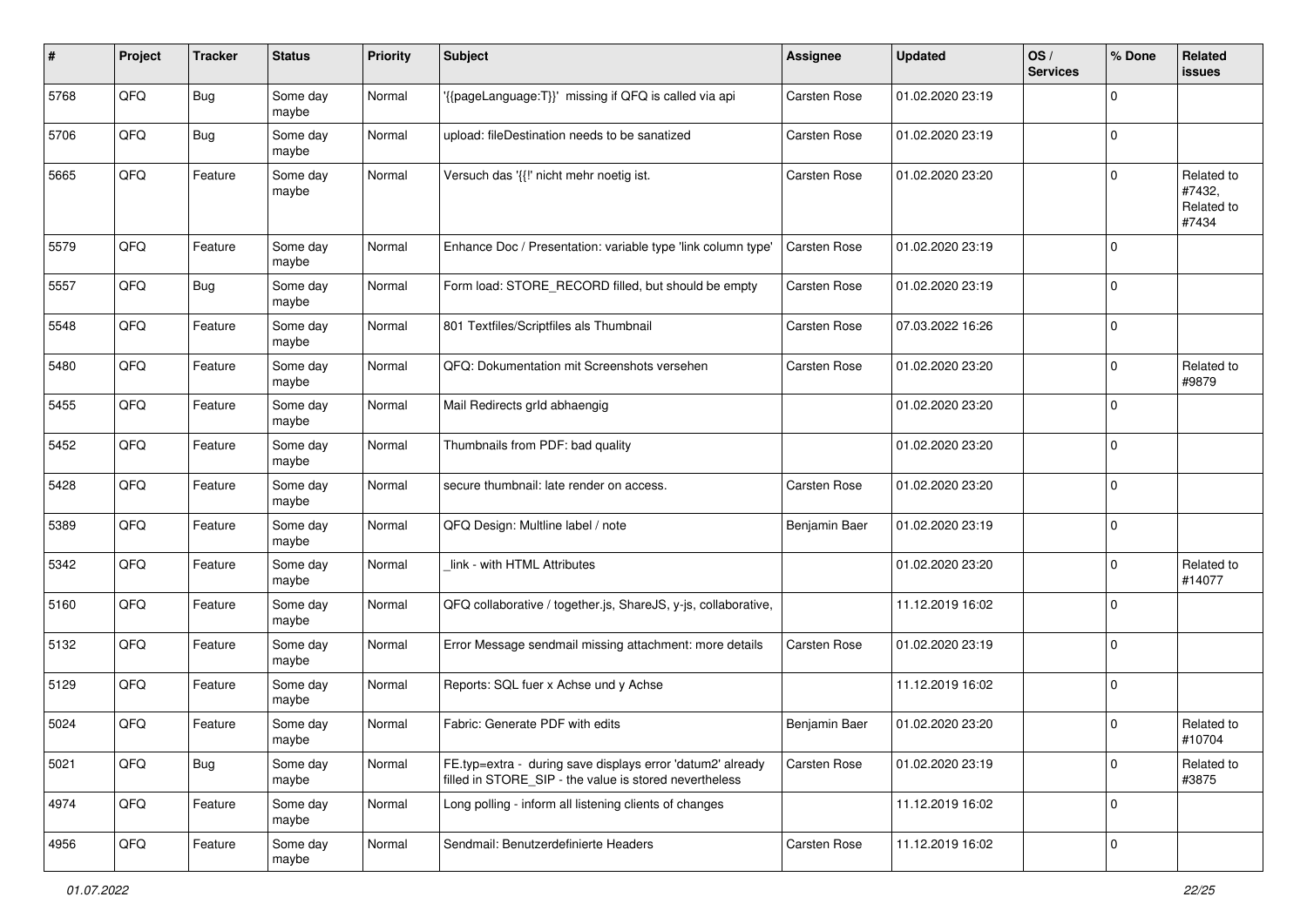| ∦    | Project | <b>Tracker</b> | <b>Status</b>     | <b>Priority</b> | <b>Subject</b>                                                                                                                                                | <b>Assignee</b>     | <b>Updated</b>   | OS/<br><b>Services</b> | % Done      | Related<br><b>issues</b>                       |
|------|---------|----------------|-------------------|-----------------|---------------------------------------------------------------------------------------------------------------------------------------------------------------|---------------------|------------------|------------------------|-------------|------------------------------------------------|
| 4872 | QFQ     | Feature        | Some day<br>maybe | Normal          | Fields of Typo3 page available in STORE_TYPO3                                                                                                                 | Carsten Rose        | 01.02.2020 23:19 |                        | 0           |                                                |
| 4869 | QFQ     | Feature        | Some day<br>maybe | Normal          | Dynamic Update (show, hide, readonly?, required?) for<br>Template Group Elements                                                                              | Carsten Rose        | 01.02.2020 23:19 |                        | 0           | Related to<br>#4865                            |
| 4839 | QFQ     | Feature        | Some day<br>maybe | Normal          | qfq-handle in <head> Abschnitt</head>                                                                                                                         | Carsten Rose        | 11.12.2019 16:02 |                        | 0           |                                                |
| 4816 | QFQ     | Feature        | Some day<br>maybe | Normal          | Templates for QFQ Reports (Tables, Radios, )                                                                                                                  |                     | 01.02.2020 23:20 |                        | 0           |                                                |
| 4771 | QFQ     | Bug            | Some day<br>maybe | Normal          | qfq: select-down-values empty after save (edit-form for<br>program administrators)                                                                            | Carsten Rose        | 01.02.2020 23:20 |                        | 0           | Related to<br>#4549, Has<br>duplicate<br>#4282 |
| 4757 | QFQ     | Feature        | Some day<br>maybe | Normal          | Test subrecord: download links ok? Links ok?                                                                                                                  | Carsten Rose        | 01.02.2020 23:20 |                        | $\mathbf 0$ |                                                |
| 4719 | QFQ     | Feature        | Some day<br>maybe | Normal          | Custom Message in Client in case of 'Browser tab close,<br>modification will be lost'                                                                         |                     | 01.02.2020 23:20 |                        | 0           |                                                |
| 4659 | QFQ     | Bug            | Some day<br>maybe | Normal          | infoButtonExtra                                                                                                                                               | <b>Carsten Rose</b> | 01.02.2020 23:20 |                        | 0           |                                                |
| 4652 | QFQ     | Feature        | Some day<br>maybe | Normal          | UZH CD: Weiterleitung auf benutzerdefinierte 403/404 Seite                                                                                                    | <b>Carsten Rose</b> | 01.02.2020 23:20 |                        | 0           |                                                |
| 4651 | QFQ     | <b>Bug</b>     | Some day<br>maybe | Normal          | "Loading document" Modal wird angezeigt bei uzhcd type=2<br>Ansicht                                                                                           | Carsten Rose        | 01.02.2020 23:20 |                        | 0           |                                                |
| 4650 | QFQ     | Feature        | Some day<br>maybe | Normal          | Convert html to doc/rtf                                                                                                                                       | Carsten Rose        | 01.02.2020 23:20 |                        | 0           | Related to<br>#10704                           |
| 4640 | QFQ     | Feature        | Some day<br>maybe | Normal          | Rename System Forms                                                                                                                                           |                     | 01.02.2020 23:20 |                        | 0           |                                                |
| 4627 | QFQ     | Feature        | Some day<br>maybe | Normal          | dbupdate: all tables - check 'create', 'modified' if it is possible<br>to change to default 'CURRENT_TIMESTAMP' and modified<br>'ON UPDATE CURRENT_TIMESTAMP' |                     | 01.02.2020 23:20 |                        | 0           |                                                |
| 4626 | QFQ     | Feature        | Some day<br>maybe | Normal          | Mobile View: 'classBody=qfq-form-right' makes no sense                                                                                                        |                     | 01.02.2020 23:20 |                        | $\Omega$    |                                                |
| 4606 | QFQ     | Feature        | Some day<br>maybe | Normal          | link: qualifier to render bootstrap button                                                                                                                    | Carsten Rose        | 01.02.2020 23:19 |                        | $\Omega$    |                                                |
| 4583 | QFQ     | i Bug          | Some day<br>maybe | Normal          | Dynamic Update bei TypeAhead Feldern                                                                                                                          | Carsten Rose        | 01.02.2020 23:19 |                        | $\pmb{0}$   |                                                |
| 4551 | QFQ     | Feature        | Some day<br>maybe | Normal          | Set 'pills' via dynamicUpdate to show/hide/disabled                                                                                                           |                     | 01.02.2020 23:20 |                        | 0           | Related to<br>#3752                            |
| 4549 | QFQ     | <b>Bug</b>     | Some day<br>maybe | Normal          | TemplateGroups: FE.type SELECT loose selected value<br>after save                                                                                             | Carsten Rose        | 01.02.2020 23:20 |                        | 0           | Related to<br>#4548,<br>Related to<br>#4771    |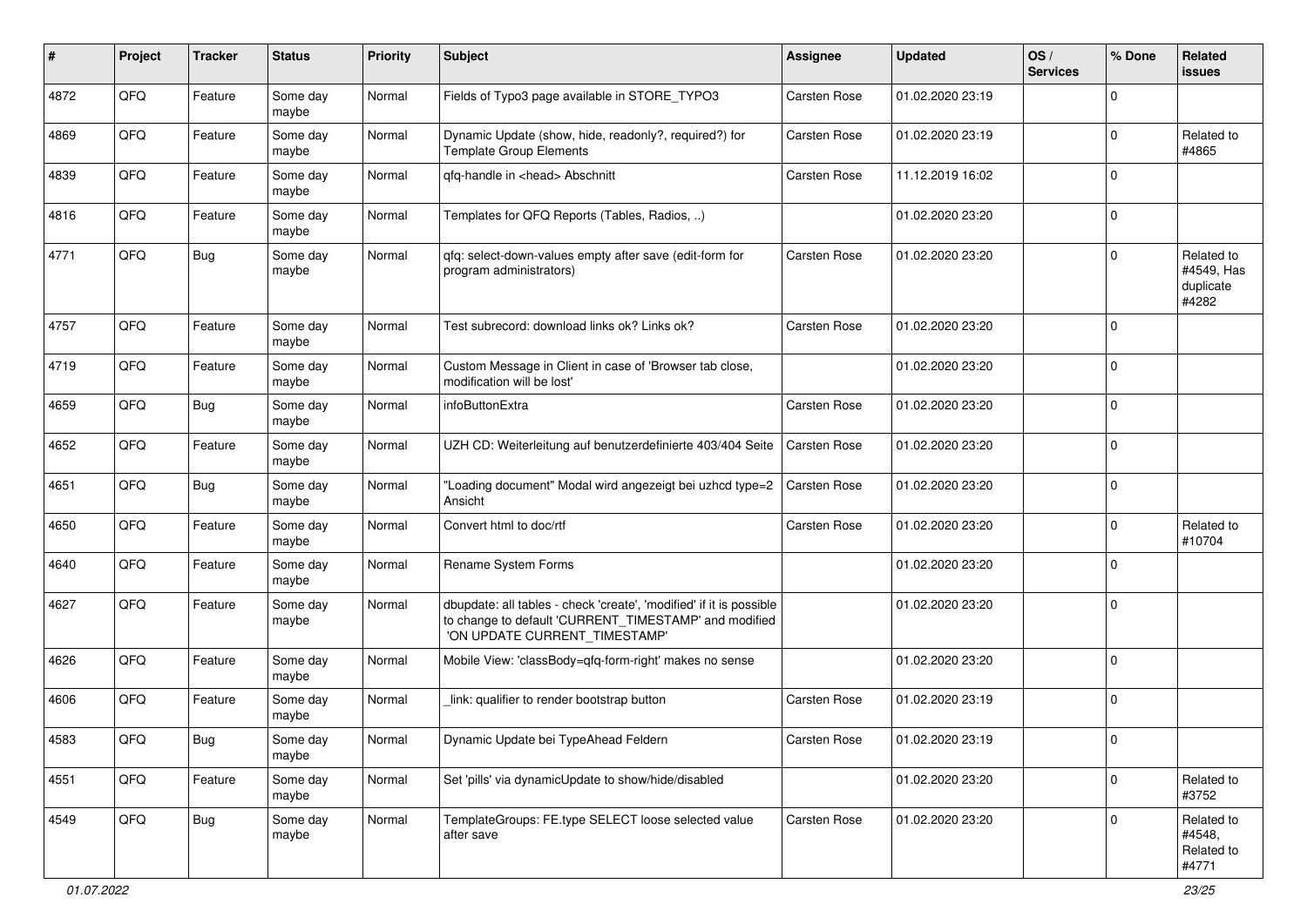| #    | Project | <b>Tracker</b> | <b>Status</b>     | <b>Priority</b> | <b>Subject</b>                                                                                                                                           | <b>Assignee</b> | <b>Updated</b>   | OS/<br><b>Services</b> | % Done      | Related<br><b>issues</b>                    |
|------|---------|----------------|-------------------|-----------------|----------------------------------------------------------------------------------------------------------------------------------------------------------|-----------------|------------------|------------------------|-------------|---------------------------------------------|
| 4546 | QFQ     | Bug            | Some day<br>maybe | Normal          | NH: SIP storage is destroyed                                                                                                                             |                 | 01.02.2020 23:20 |                        | $\mathbf 0$ |                                             |
| 4536 | QFQ     | Feature        | Some day<br>maybe | Normal          | FE upload: problem with delete if mutliple uploads an<br>FE.name="                                                                                       |                 | 01.02.2020 23:20 |                        | $\mathbf 0$ |                                             |
| 4528 | QFQ     | Bug            | Some day<br>maybe | Normal          | extraButtonLock mit SQLAhead Bug                                                                                                                         | Carsten Rose    | 01.02.2020 23:19 |                        | $\mathbf 0$ |                                             |
| 4454 | QFQ     | Bug            | Some day<br>maybe | Normal          | Required Elements: multiple elements in a row - whole row<br>marked if only one input is empty.                                                          | Benjamin Baer   | 01.02.2020 23:20 |                        | $\mathbf 0$ |                                             |
| 4446 | QFQ     | Feature        | Some day<br>maybe | Normal          | New FE get same feldContainerId as last modifed FE                                                                                                       |                 | 01.02.2020 23:20 |                        | $\mathbf 0$ |                                             |
| 4445 | QFQ     | Feature        | Some day<br>maybe | Normal          | template group: Option to simulate fieldset                                                                                                              |                 | 28.06.2021 14:11 |                        | $\mathbf 0$ |                                             |
| 4444 | QFQ     | Feature        | Some day<br>maybe | Normal          | FE.type=upload: detect mime type                                                                                                                         |                 | 11.12.2019 16:02 |                        | $\mathbf 0$ | Related to<br>#4303                         |
| 4443 | QFQ     | Feature        | Some day<br>maybe | Normal          | Form: multiple secondary tables                                                                                                                          |                 | 01.02.2020 23:20 |                        | $\mathbf 0$ |                                             |
| 4442 | QFQ     | Feature        | Some day<br>maybe | Normal          | Special Column Name: _link - new symbol G (Glyph) to<br>choose any available symbol                                                                      |                 | 11.12.2019 16:02 |                        | $\mathbf 0$ |                                             |
| 4441 | QFQ     | Bug            | Some day<br>maybe | Normal          | \$_SERVER Vars sollten nur aus dem Store genommen<br>werden - Code entsprechend anpassen.                                                                |                 | 11.12.2019 16:02 |                        | $\mathbf 0$ |                                             |
| 4440 | QFQ     | Feature        | Some day<br>maybe | Normal          | Manual.rst: explain how to. expand PHP Session to 4h                                                                                                     |                 | 11.12.2019 16:02 |                        | $\mathbf 0$ |                                             |
| 4439 | QFQ     | Feature        | Some day<br>maybe | Normal          | Log: report all actions fired by an FE Element, incl. the<br>original directive (slaveld, sqlInsert, )                                                   |                 | 01.02.2020 23:20 |                        | $\Omega$    | Related to<br>#4432,<br>Related to<br>#5458 |
| 4435 | QFQ     | Feature        | Some day<br>maybe | Normal          | Report: striptags - specify allowed tags                                                                                                                 |                 | 01.02.2020 23:20 |                        | $\mathbf 0$ |                                             |
| 4433 | QFQ     | Feature        | Some day<br>maybe | Normal          | Log when SIP will be destroyed by QFQ for any (security)<br>reason                                                                                       |                 | 01.02.2020 23:20 |                        | $\Omega$    | Related to<br>#4432,<br>Related to<br>#5458 |
| 4420 | QFQ     | Feature        | Some day<br>maybe | Normal          | Client: Local Storage - store the changes of a form, local in<br>the browser.                                                                            | Benjamin Baer   | 11.12.2019 16:02 |                        | 0           |                                             |
| 4398 | QFQ     | <b>Bug</b>     | Some day<br>maybe | Normal          | Typeahead: mouse click in a prefilled input opens a single<br>item dropdown with the current value - click on it seems to<br>set the value, not the key. | Benjamin Baer   | 01.02.2020 23:20 |                        | 0           | Related to<br>#4457                         |
| 4365 | QFQ     | Feature        | Some day<br>maybe | Normal          | Multi Language: new way of config                                                                                                                        | Carsten Rose    | 01.02.2020 23:20 |                        | $\mathbf 0$ |                                             |
| 4349 | QFQ     | Feature        | Some day<br>maybe | Normal          | link download: downloaded external URL to<br>deliver/concatenate - check mimetipe and handle it correctly                                                | Carsten Rose    | 11.12.2019 16:02 |                        | 0           |                                             |